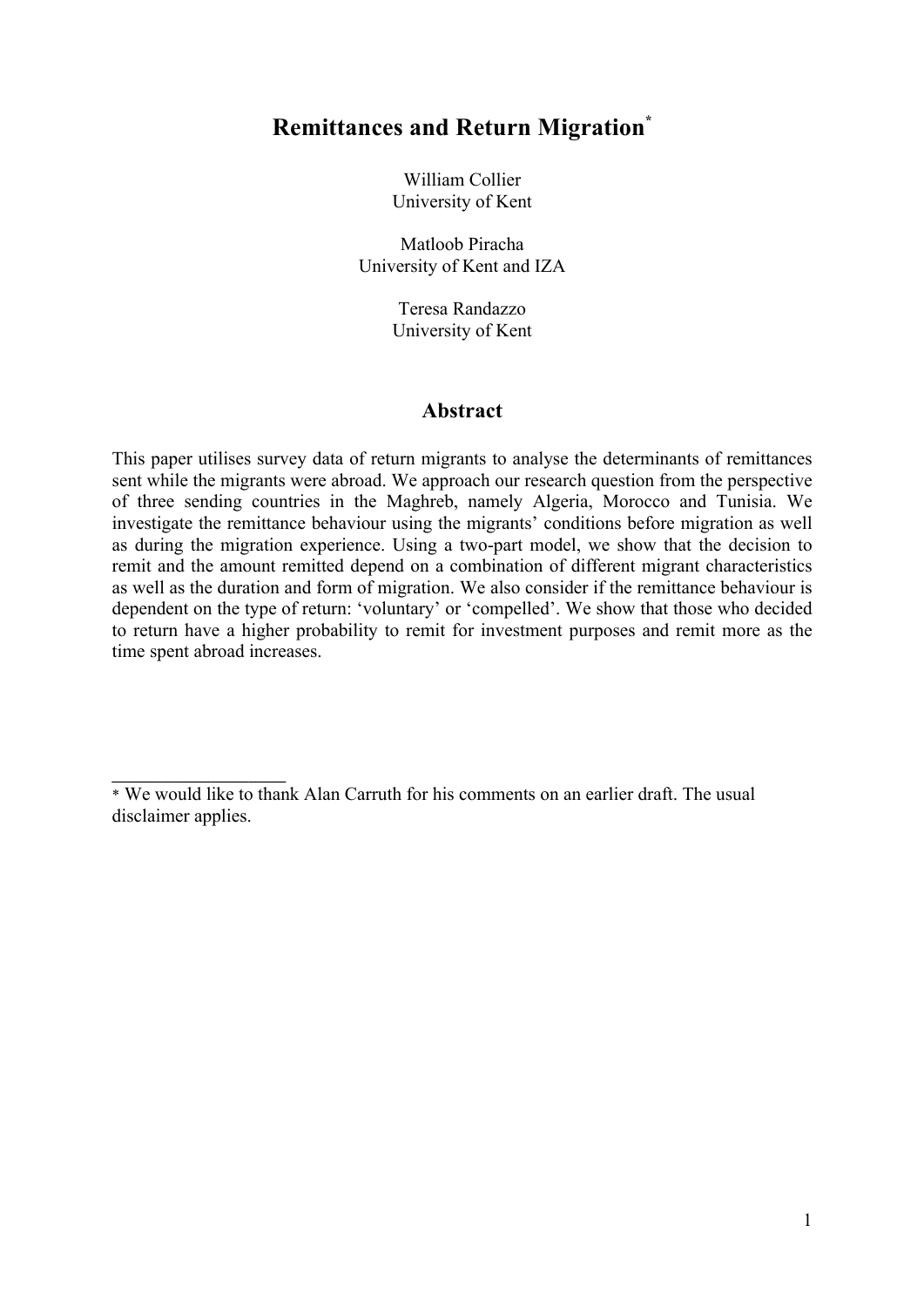#### **1. Introduction**

The economic implications of migration for sending and receiving countries vary widely. Receiving countries may experience an infusion of cheap labour into the economy with consequent impacts on wage and job availability. For sending countries, emigration seems to have even a larger impact. On the one hand home countries may suffer from "brain drain" while on the other hand benefits of emigration may be identified via unemployment alleviation, human capital accumulation (as a result of return migration), and, arguably most importantly, the inflow of remittances.

Recent data reveal that remittance flows to developing countries have more than tripled over the past decade. Following a fall to \$305 billion in 2009, the World Bank estimates that remittances increased by approximately 6 percent to \$325 billion in 2010, returning to the level of 2008. These transfers of income are expected to increase further in the coming years.<sup>1</sup> Furthermore, the World Bank underlines that the volume of these private transfers could possibly be at least 50 percent more than what the available data suggest.

Remittances can take different forms but what is most important is that they are the key mechanism that enables individuals to transfer a part of the gains from migration from the destination to the origin country. The motivations that generate these flows of income may vary from supporting the family at home to buying a property or realizing other investment projects. <sup>2</sup> Moreover, in the case of temporary migration, remittances may generate entrepreneurial opportunities upon return and help overcome the credit constraints that individuals may face in the origin country.

The growing importance of these income transfers has produced numerous studies which have not only investigated the impact of remittances on growth and development in the

 $1$  The World Bank (2010).

<sup>&</sup>lt;sup>2</sup> Remittances may also represent an additional income source used to alleviate family poverty, to finance children's education, to afford better health care and/or to offer a safety resource for the family in times of financial hardship.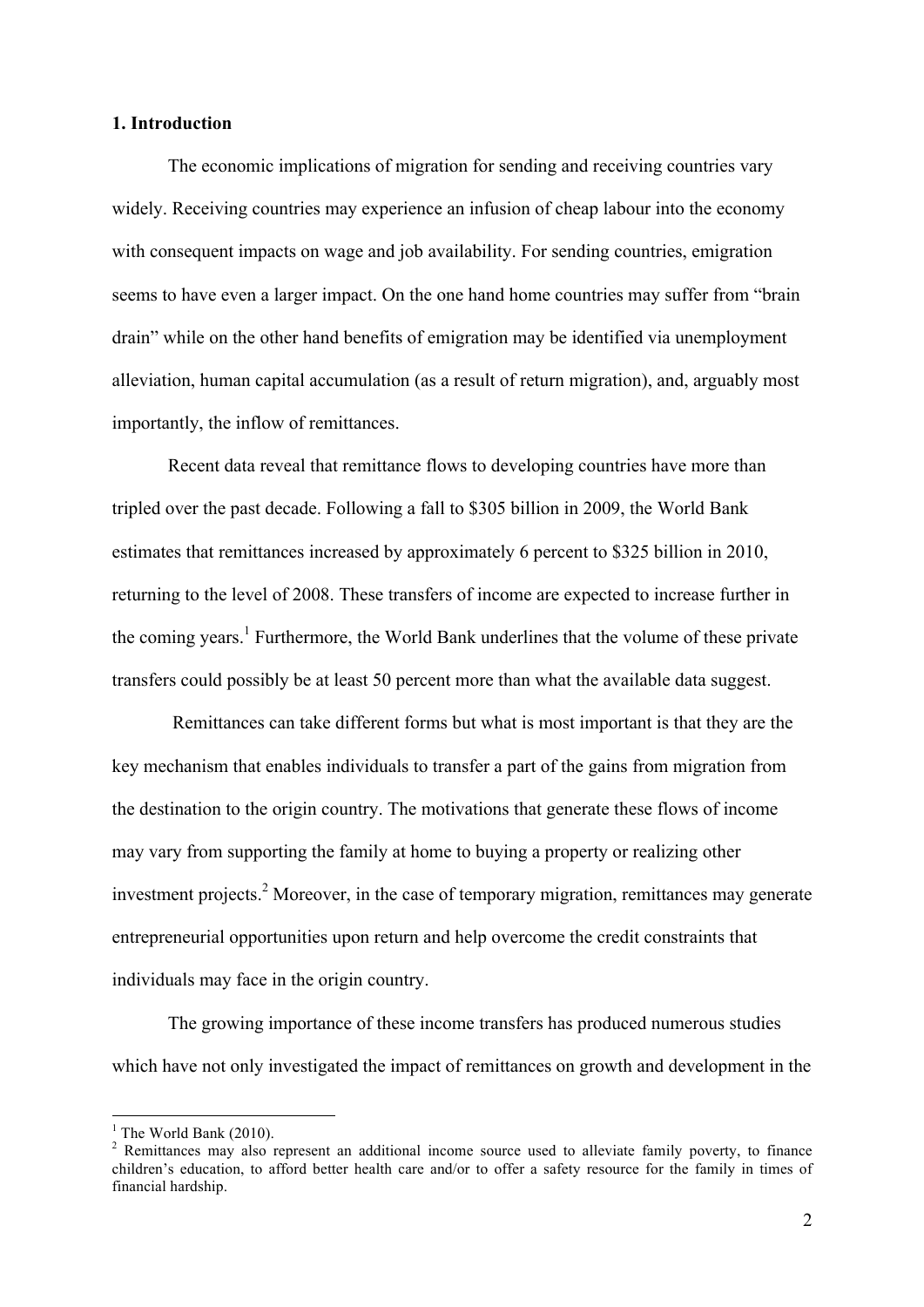origin countries but also the possible motivations to remit. Nevertheless, there is still no consensus as to what motivates migrants to remit, especially when migration can take different forms (e.g. temporary, permanent, circular). For instance, there might be a reduction in the remittance flows of those who intend to stay in the destination country permanently as their family moves with them or joins them and as the links with the home country diminish over time. However, if the motive to remit is to secure a share in future bequest by the parent then these flows can last for a very long time (Lucas and Stark 1985, Hoddinott 1994, de la Brière et al. 2002). Nevertheless, migrants who intend to return to the home country are more likely to remit regularly, and possibly, though not necessarily, for different objectives than those who migrate permanently.<sup>3</sup> Dustmann and Mestres (2010), for example, argue that temporary migrants are likely to remit more as their family members stay in the home country instead of joining them in the destination country. In addition, remittances may be affected by the insurance motive as temporary migrants consider the readjustment cost upon return and seek (extended) family assistance in this regard. Finally, they find that the more likely a migrant is to return, the higher the probability of remitting for investment purposes.

Most papers that discuss temporary migration do so using intentions to return as a proof of actual return. Indeed, intentions do not necessarily convert into actions (see Lu, 1999). However, if migrants have actually returned to the home country, then it is reasonable to argue that their remittances while in the destination country were based on their 'true' intentions, at that time, to return. Accordingly, our analysis in this paper focuses on return migrants and considers how different individual and household characteristics as well as different forms of temporary migration **−** return after only one migration episode versus repeated migration (circular migrants) **−** affect the remittance behaviour of return-migrants, while living abroad. Since in our setup the return is actually realised, we argue that the

<sup>&</sup>lt;sup>3</sup> See Rapoport and Docquier (2006) for an excellent review of the theoretical literature regarding the motivations for remittances.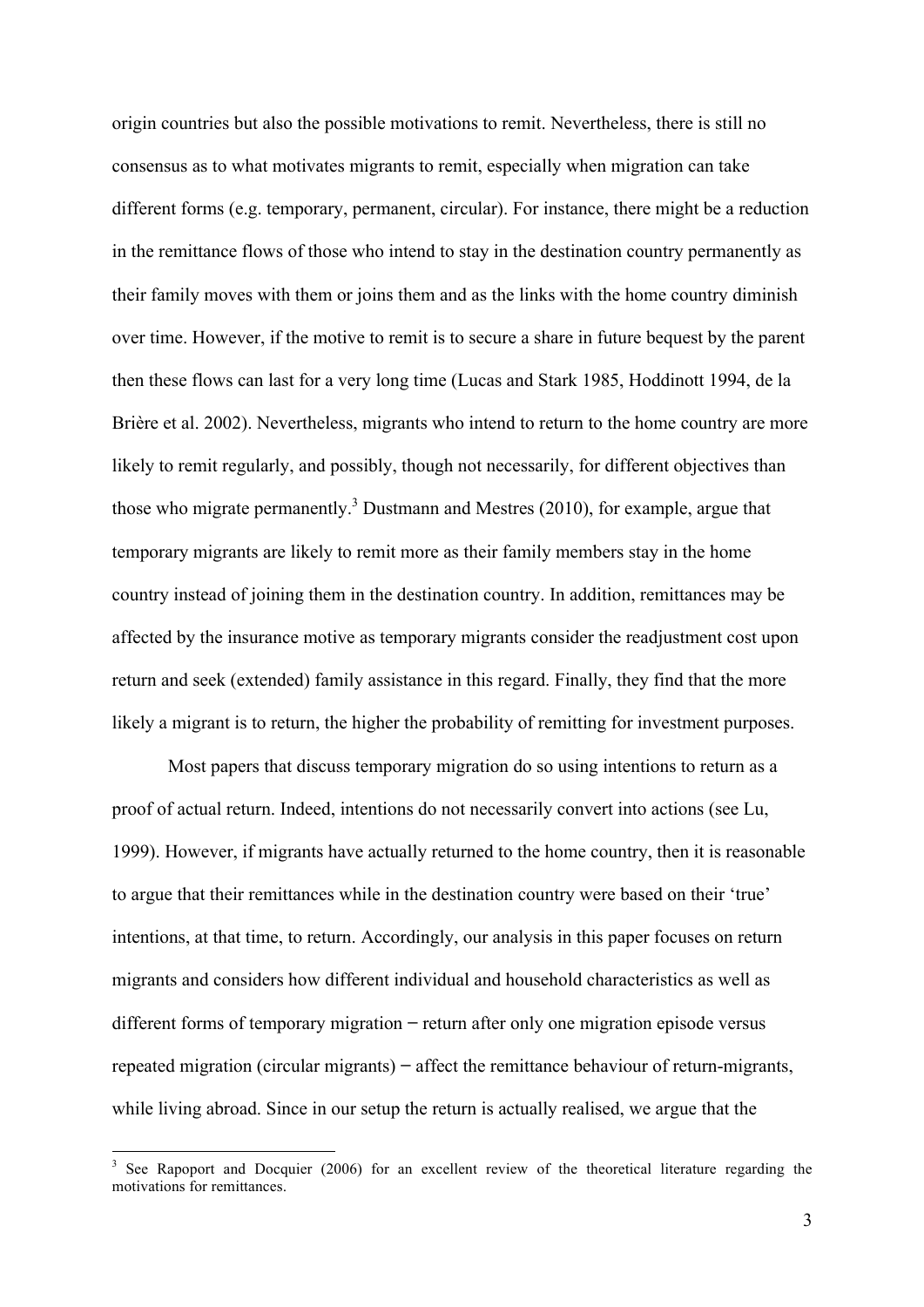remittance behaviour captured in our analysis more closely relates not only to the characteristics of the migrants but also its interaction with different forms of migration. In addition, we highlight differences in remitting behaviour by type of return: 'decided' or 'compelled'. Migrants who decided or chose to return home may exhibit different remittance behaviour to those who were forced to interrupt the migration experience. We investigate if any significant differences between the two groups of returnees exist in the determinants of remittances.

Our empirical analysis is based on a cross-sectional data set collected in 2006 in the context of the *Migration de Retour au Maghreb* (MIREM) project. This unique data set provides a rich source of information concerning migrant behaviour for three Maghreb countries: Algeria, Morocco and Tunisia. These have traditionally been migrant sending countries with a long history of out migration and healthy remittance flows, <sup>4</sup> and yet there is limited research on this region within the migration literature. To our knowledge, this paper is the first empirical study on remittance motivations using this data set.

 Our strategy consists in separating the probability and level of remittances. Our results show that differences in remittances across return migrants to the Maghreb region can be explained by a combination of household and migrant observed characteristics. Furthermore, we find that some important factors which affect the decision to remit do not explain the amount remitted and vice versa. For example, education and labour force status affect the probability to remit but they are not significant in explaining the amount remitted. By contrast, time spent abroad does not affect the decision to remit but does exert a positive effect on the level of remittances. Also, entering illegally in the host country and investment upon return both positively affect the probability and level of remittances. In regards to the type of return, we find that some factors, e.g., having children before migration, form of entry

<sup>&</sup>lt;sup>4</sup> In 2010, for instance, Moroccan remittances were estimated to be around \$6.4 billion and around \$2.0 billion for each of Algeria and Tunisia (World Bank, 2011).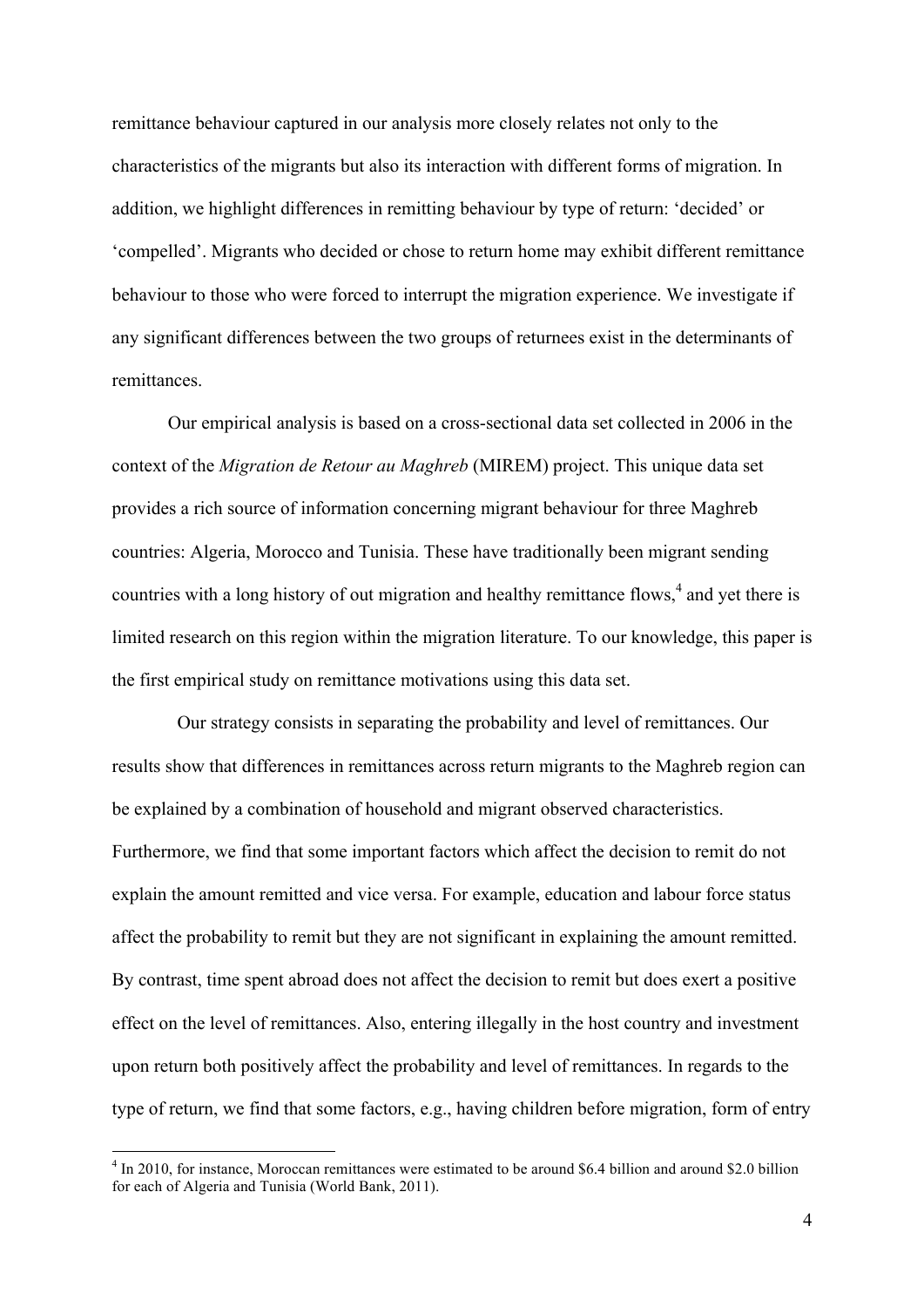(legal or illegal) and investment upon return, affect decided and compelled returnees in different ways. We provide some intuition for our results.

The remainder of the paper is organized as follows. Section 2 summarizes how migration has evolved in the Maghreb region. Section 3 provides a description of the data set used in the paper. Sections 4 and 5, respectively, discuss the empirical methodology and estimation results. Concluding remarks are presented in Section 6.

#### **2. Migration Trend and Remittance Flows in the Maghreb**

Western Europe represents the main destination region of the Maghreb migration flows followed by the oil producing Arab countries. For historical reasons, France has attracted majority of the Maghreb community abroad followed by Spain and Italy. The OECD reports that France received a flow of 22,315 Algerians, 19,214 Moroccan and 7,854 Tunisians in 2008 while Spain received a higher flow of migrants from Morocco (93,623) in the same period.<sup>5</sup>

Since the post-colonial period, migration in the Euro-Mediterranean region has been characterized by different phases depending on historical and political events, both at the national and international level. Following a period of guest-worker programmes (1963- 1972) signed between the Maghreb and some European countries (France, Germany, Belgium and the Netherlands), the 1973 Oil Crisis and subsequent economic recession in Western Europe represent a turning point for Maghreb-European Migration, marking the end of the recruitment phase in Europe and the beginning of restrictive migration policies that continue to persist today. Notwithstanding these restrictive policies, two key events that characterised yet another phase of migration flows from the region to Europe were the first Gulf War of 1991 and the air and arms embargo imposed on Libya between 1992 and 2000.

 $<sup>5</sup>$  Inflows of foreign population are derived from population registers or residence permit data. The illegal</sup> migration is not taken into account and therefore the information provided from the OECD International Migration Dataset gives us only a partial view.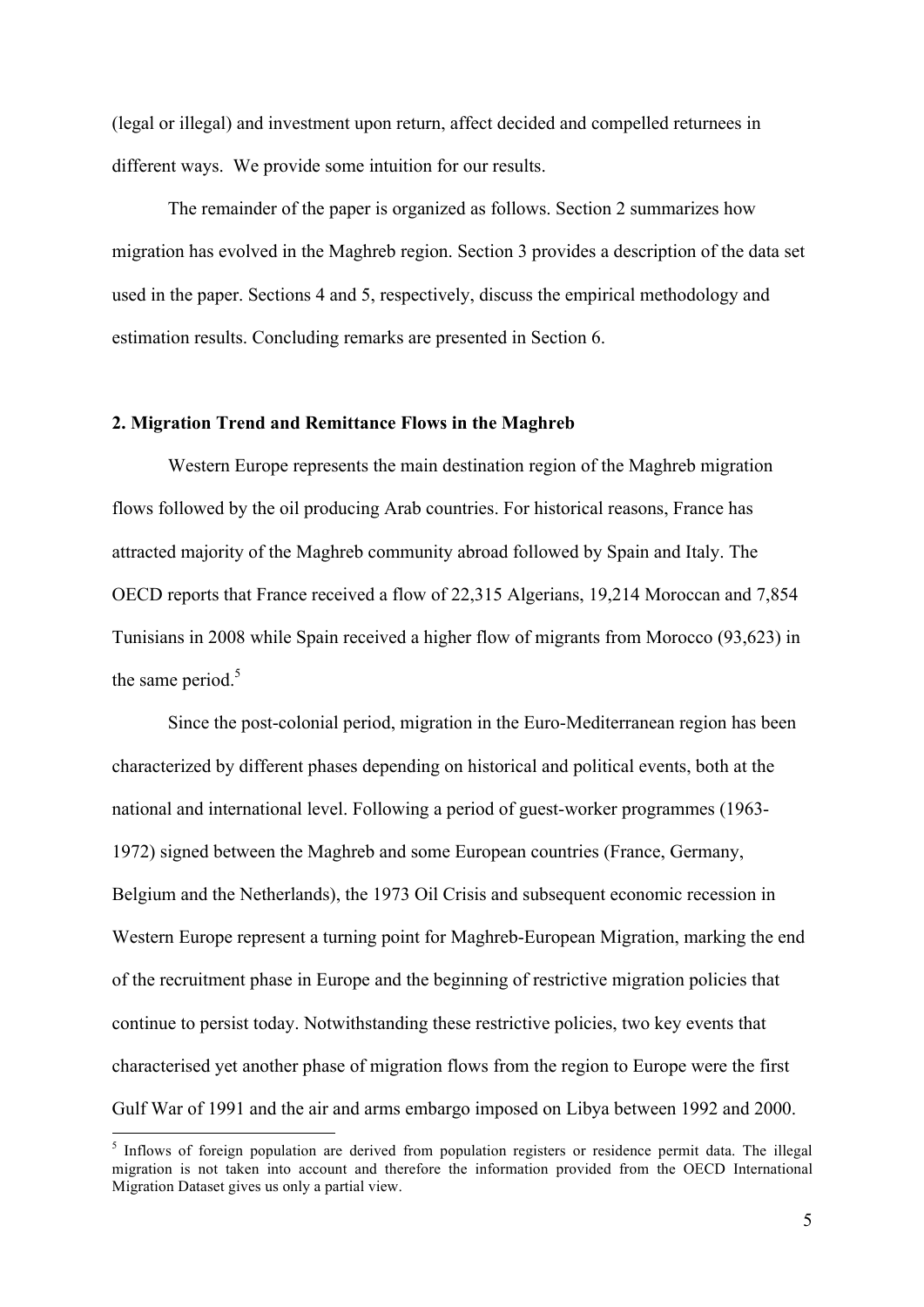After 2000, the flow of emigrants from North Africa is likely to have increased in the last 10 years with continued labour force growth  $(2.8$  percent a year for the region<sup>6</sup>) and high unemployment in the presence of limited labour demand playing their part as the main push factors. An updated dataset on immigrants in the OECD and non-OECD countries has been recently made publicly available in the OECD website.<sup>7</sup>

In general, poverty, unemployment and political instability in the region can be identified as the main causes of the decision to emigrate. Migration of unskilled and semiskilled workers with rural origin has dominated the flow to Europe. However, skilled emigrants from North Africa have grown significantly over the past two decades. Information regarding the total number of expatriates, as well as the proportion of high-skilled provided by origin countries, do not always correspond to the statistics available in the receiving countries.<sup>8</sup> More recently, Docquier *et al* (2009) have developed a dataset that highlights worldwide migrants' skill levels in the OECD.<sup>9</sup> Looking at the skilled migration rate of the Maghreb region in 2000, Morocco has almost 20 percent of its skilled workforce living abroad, Tunisia around 13 percent and Algeria almost 10 percent.<sup>10</sup> It is not clear if this phenomenon reflects a change in migration selectivity or is simply the consequence of a general improvement in the level of education in origin countries. The World Bank (2010) highlights that the reasons behind the departure of educated individuals do not depend solely on wage differentials between Maghreb and Europe. Labour market conditions including relative unemployment, industry structure and career opportunities for the highly skilled are also considered to be important.

 <sup>6</sup> Includes Morocco, Tunisia, Libya, Algeria and Egypt.

<sup>7</sup> http://www.oecd.org/document/33/0,3746,en%202649%2037415%2046561249%201%201%201%203741%20 5,00.html

<sup>&</sup>lt;sup>8</sup> It may depend on the choice of different criteria of computation and it requires a consistent effort to harmonize data between sending and receiving countries<br><sup>9</sup> The dataset is based on the aggregation of harmonized immigration data collected in OECD host countries for

two periods, 1990 and 2000. Only individuals of age 25+ are considered as at that age education is assumed to be completed.

 $10$  The skilled migration rate is calculated as a proportion of the total educated labour force in the source country.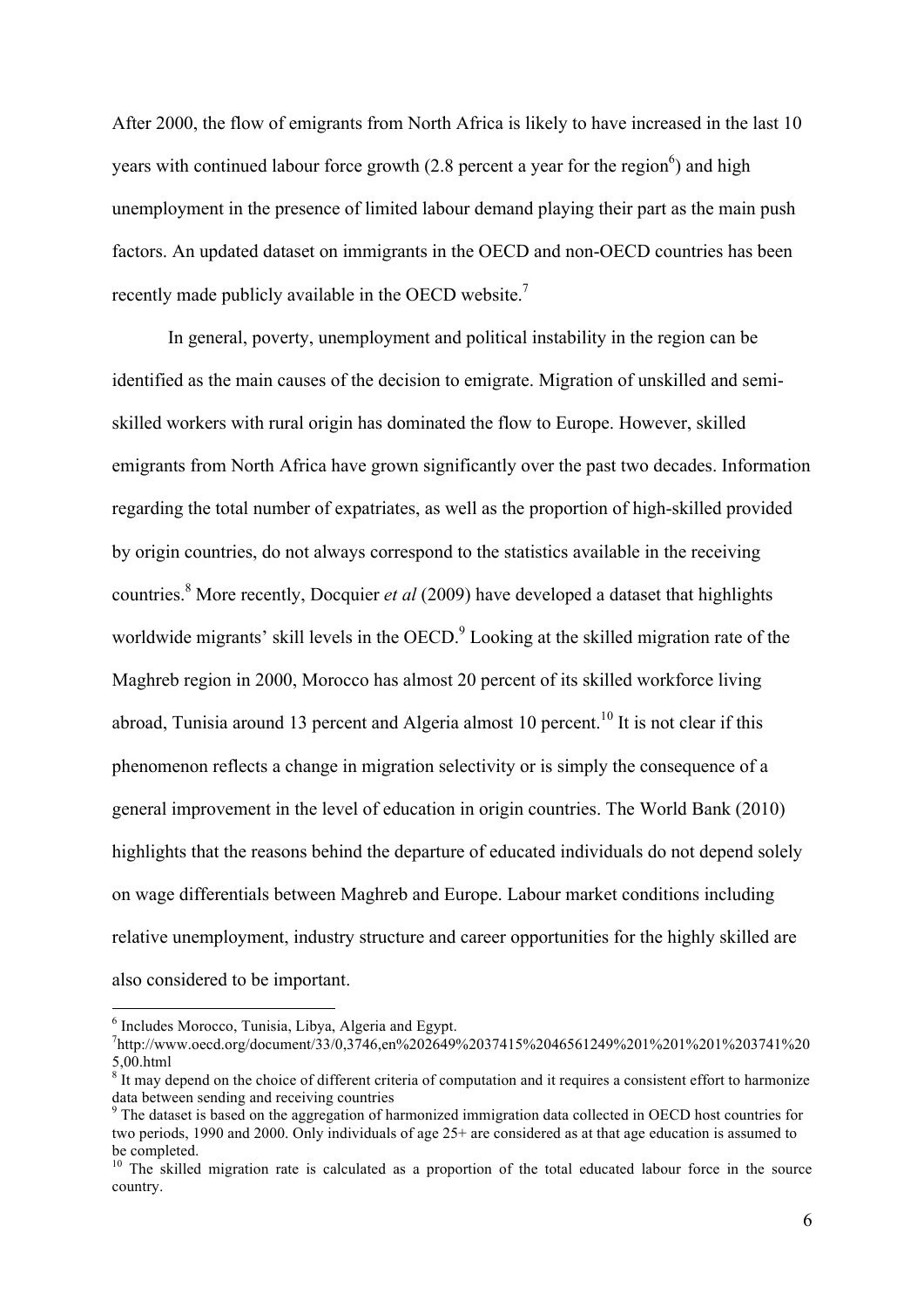North African population movements have generated a consistent flow of transfers to origin countries. The entire MENA region receives 10 percent of the world's remittances with North Africa accounting for a large proportion. Indeed, remittances in this region surpass other financial flows such as FDI. For example, remittances to Morocco accounted for 9 percent of the share of GDP in 2007. Remittances to Algeria and Tunisia constitute a much smaller share of GDP (2.1% and 1.7% in 2007) though such flows remain higher than both ODA and FDI.<sup>11</sup> More recently, remittance flows to the Maghreb have been affected by the global financial crisis. The World Bank (2010) reports that remittances may have declined by 10 percent between 2008 and 2009. Given that on a per capita basis, as well as a share of GDP, dependence on remittances in North Africa is greater than any other region in the world, the impact of this decline may be significant. Nevertheless, remittance flows are forecast to increase again in the coming years.

#### **3. Data**

The dataset used in the paper is extracted from the survey carried out by the MIREM project on return migrants to three countries in the Maghreb region, namely Algeria, Tunisia and Morocco.<sup>12</sup> The survey was conducted across a few specific regions in each of these countries, as reported in Table 1. Return migrants are defined as "*any person returning to his/her country of origin, in the course of the last ten years, having been an international migrant (whether short-term or long-term) in another country. Return may be permanent or temporary. It may be independently decided by the migrant or forced by unexpected circumstances*". Given the restricted geographical coverage of the survey and the focus on return migrants only, observed trends in the data may not be considered as evidence of wider

<sup>&</sup>lt;sup>11</sup> World Development Indicators (2009).<br><sup>12</sup> The "Collective Action to Support the Reintegration of Return Migrants in their Country of Origin", MIREM project, was created in December 2005, with the financial support from the European Union and the European University Institute.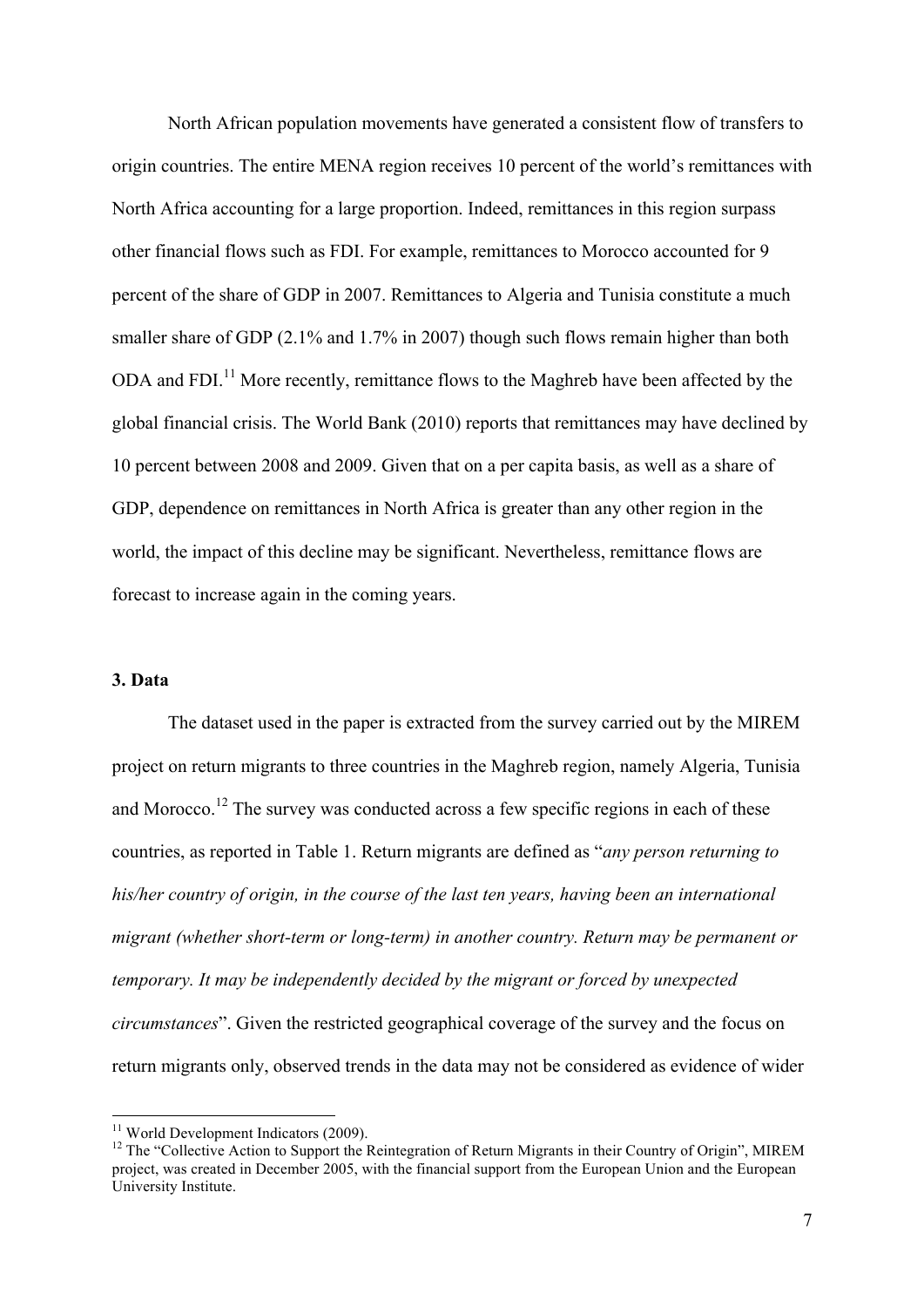national trends in the return migration cycle. Nonetheless, the data provide a unique opportunity to consider the microeconomic behaviour of return migrants across the Maghreb region.

The main objective of the MIREM project is to provide a better understanding of the challenges linked to return migration (as the reintegration path) and its impact on economic development. These outcomes are achieved by utilising questionnaire responses that identify migrant profiles at three different migratory stages: pre-migration conditions in the country of origin; migrant experiences in the country of immigration; and finally their conditions in the country after return. Capturing such information enables the identification of those factors inherent in understanding the migration cycle. Importantly, it also enables us to distinguish between those migrants who chose to return home and those who were compelled.

The MIREM survey is composed of 992 return migrant interviews with approximately 330 individuals in each country interviewed simultaneously between September 2006 and January 2007 using a common questionnaire.<sup>13</sup> We construct a variable to find the migrants' age of their first exit and we restrict our analysis to individuals who at the moment of departure were older than  $16<sup>14</sup>$ . The oldest individual who started the migration experience was 62 years old. Because of lack of information on some of the relevant variables used in our analysis, our final sample considers those individuals who at the moment of departure were aged between 16 and 55. This sample includes students, housewives and retirees since a small percentage of such respondents were observed to

<sup>&</sup>lt;sup>13</sup> See www.mirem.eu/datasets/survey/methodological-approach  $14$  There are two reasons for this decision. First, we consider those individuals who were old enough to be the decision-makers for the move abroad and were also aware of the experience overseas. Second, we find that those who left the country very young do not provide accurate information on their conditions before leaving the home country; missing information may depend on the fact that they were too young to remember the period before migration.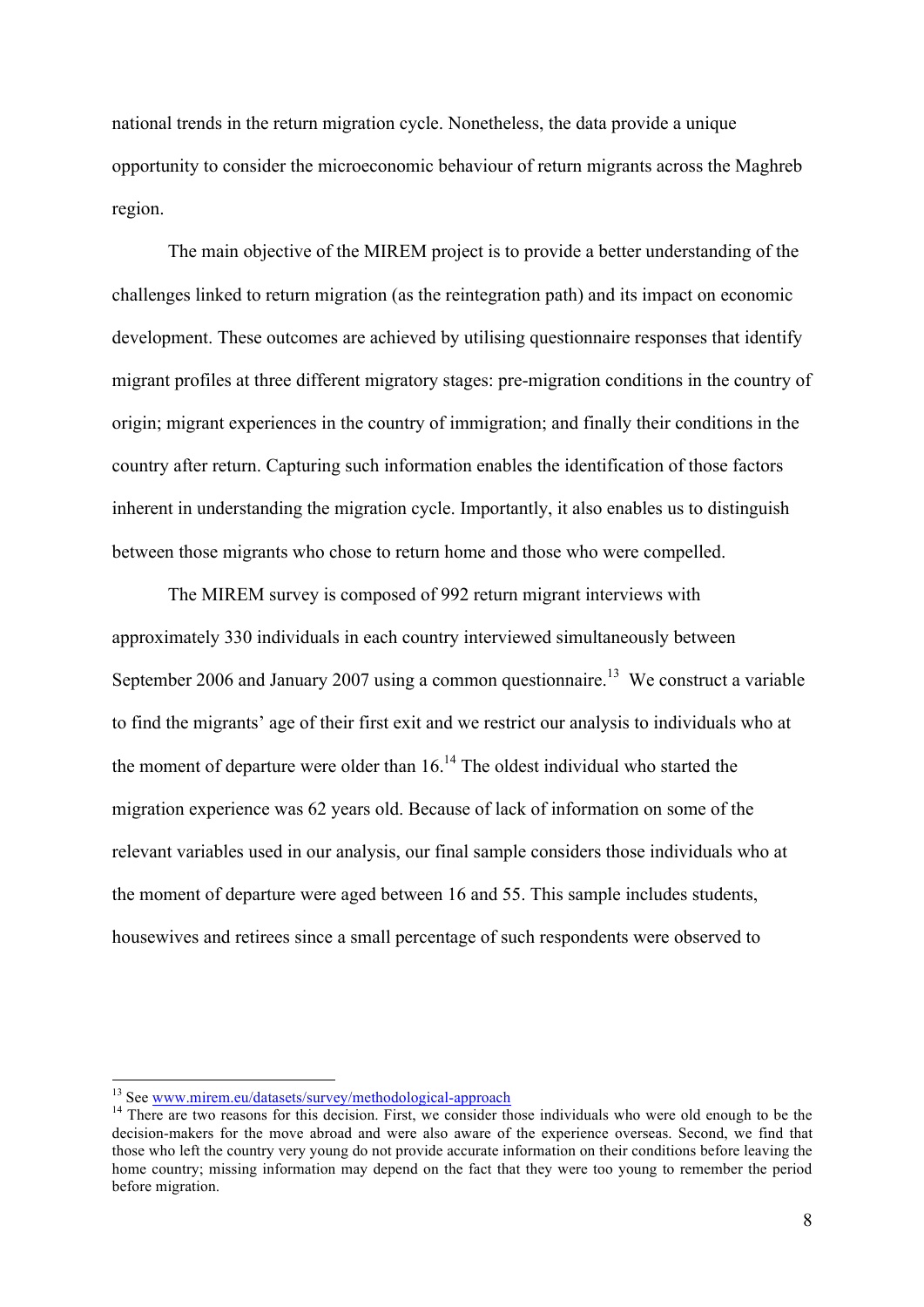engage in remittance behaviour. <sup>15</sup> However, individuals with missing relevant information are excluded. These restrictions result in a final sample of 785 return migrants.

As discussed, the survey provides a rich source of information regarding migrant conditions prior to migration as well as various aspects of migrants' experiences (employment status, education and training received, legal or illegal status etc.) abroad and upon their return home. The survey also provides information regarding both the frequency and level of remittances. The frequency of remittances is reported in Table 2 while Table 3 reports the distribution of remittance payments per annum by origin country.

Table 2 reveals that approximately 69 percent of all return migrants in the sample sent remittances regularly or at least "occasionally" (less than once a year) to their home country. The majority of remitters sent transfers monthly though notable differences exist among the three countries: 31.4% and 26.1% respectively to Tunisia and Morocco compared to 4.3% in the case of Algeria. Algerian returnees report the highest percentage in the category of notransfers (45.5%).

Of those who remitted, around 67 percent reported transferring money to family members in the home country. Supporting the family for survival reasons is stated as the main purpose for sending remittances (87% of those who remitted). Financing children's education is also reported as being important.

The selected sample is predominantly male (89%) with a mean age of 26 years at the time of departure. Before migration, 33% were married and 71% of those who were married had children. Since family status is an important element in determining the remittance decision, we have constructed a variable to account for those who married at home and did not change status abroad as well as those who married in the destination country. Summary statistics are presented in Table 4.

 $15$  The fact that some individuals in the inactive category are able to remit leads to some considerations: perhaps retirees were remitting from their retirement allowance or from non-wage income; for students and housewife the source of their transfers may come from some part-time jobs, perhaps in the informal sector.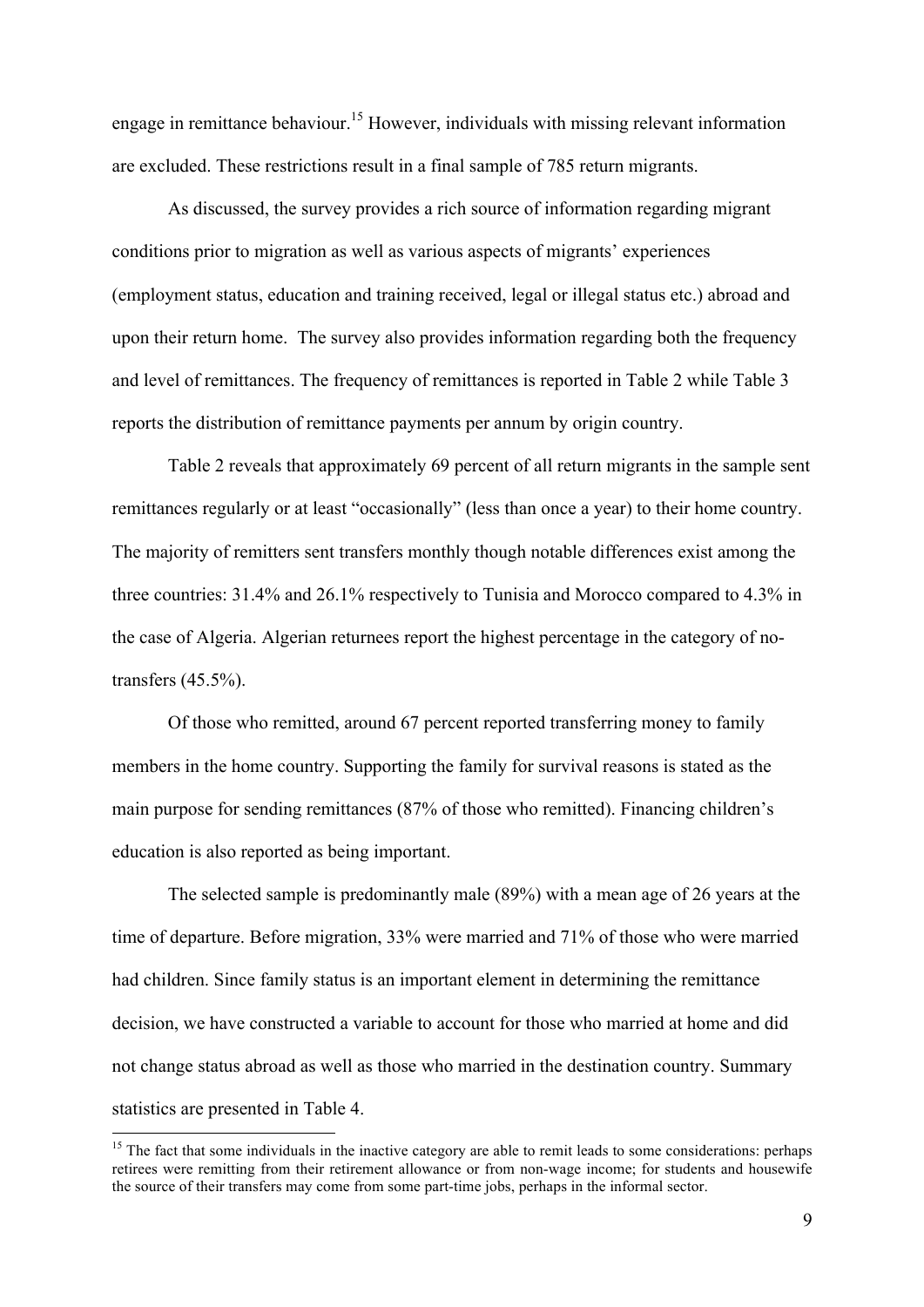Survey information regarding migrants' level of education is provided both before and during the migration experience. Most return-migrants were relatively well educated prior to migration with 38% having completed secondary school certificate and a further 26% having completed tertiary education. Approximately 15% of respondents reported having no qualification at the time of migration. Conversely, 24% obtained additional qualifications in the host country, thereby improving their level of education whilst abroad. To capture these dynamics, we construct a variable reporting the last level of education before return, taking into account the level of education before migration for those who did not study in the host country as well as the "new" qualification obtained for those who did. It is important to observe that the proportion of return migrants who studied abroad increased the higher the level of education pre-migration i.e. those relatively better educated before migration were more likely to invest in education while abroad. We also found an inverse relationship between educational attainment and the duration of migration. On average, we observe a negative correlation between the level of education and the period of time spent abroad (see Figure 1).

A potential weakness of the MIREM survey is that it has no direct information regarding migrant earnings, which is, of course, an essential condition of remitting. To overcome this limitation, we consider an indirect measure to evaluate individuals' financial status using information in the survey questionnaire regarding their subjective financial "level".<sup>16</sup> Using this measure, approximately  $61\%$  of the sample declare themselves to be in a satisfactory or better financial situation. Furthermore, there is no evidence to suggest differences between Algerians, Moroccans and Tunisians using such a measure. Additional

<sup>&</sup>lt;sup>16</sup> Another possibility would be to consider the type and number of goods they owned before migration. We decided to exclude this possibility firstly because we have only very general information on the types of goods and secondly because it is not clear if these goods belong to the migrant or to the household as a whole. It is also possible that young migrants declare not to have any goods even if they come from wealthy families.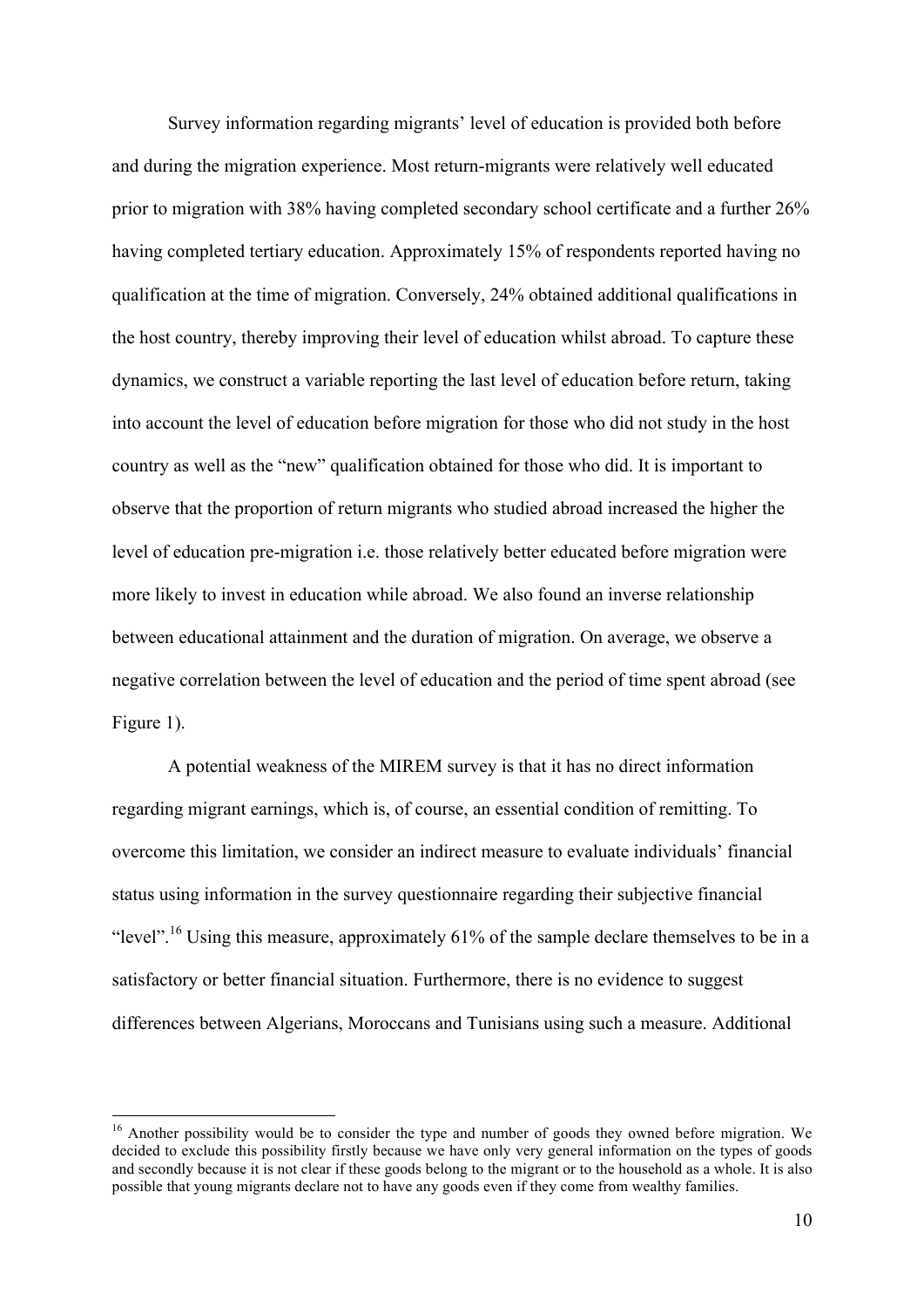data relating to land ownership or being the owner of a house or apartment confirm this conclusion.

One of the main contributions of the MIREM database is to provide information on the labour force status of migrants at various points of the migration cycle. In our analysis of remittance behaviour we focus solely on the last activity in the host country. This is primarily because the question capturing the decision to remit refers to the last period of migration experience and we do not have any information on the exact time migrants start to remit. We assume that the remittance behaviour before returning home is partially determined by the most recent activity in the host country.

The survey groups labour market activities in 12 professional categories. We aggregate across these groups and reclassify migrants into one of four labour market states: inactive, unemployed, wage earners and the self-employed. The distribution of these labour market states is reported in Figure 2 and Figure 3. The wage earner category includes individuals with indefinite contracts, fixed term contracts, part-time and seasonal workers; and represents 64.7 percent of the selected sample. The self-employed account for 16.6 percent of the sample and includes business owners employing at least one person, regular and irregular independent workers, and those individual who report themselves as family workers.<sup>17</sup> The inactive and unemployed account for 18.7 percent of the sample.<sup>18,19</sup>

Some of the migrants in the sample (18%) report migrating more than once, either to the same or a different host country. Accordingly, we classify these respondents as circular migrants. Table 5 shows France to be the primary destination country for migrants in our

 $17$  It could be argued that family workers should be considered in the wage earner category because they are employed by the family. Based on the special link that characterises relationships in a family we conclude that the interest of the worker coincides with that of the family, hence the decision to include them in the self-

employed category.<br><sup>18</sup> The unemployed are part of the workforce and therefore need to be separated from the inactive category composed of students, housewives and retirees.

 $19$  Students account for approximately 6% of the selected sample, the majority of which are Algerian. Algerians are also the largest group reporting a status of unemployed prior to returning home. Retirees are more evenly distributed across the three countries and account for fewer than 5% of the sample.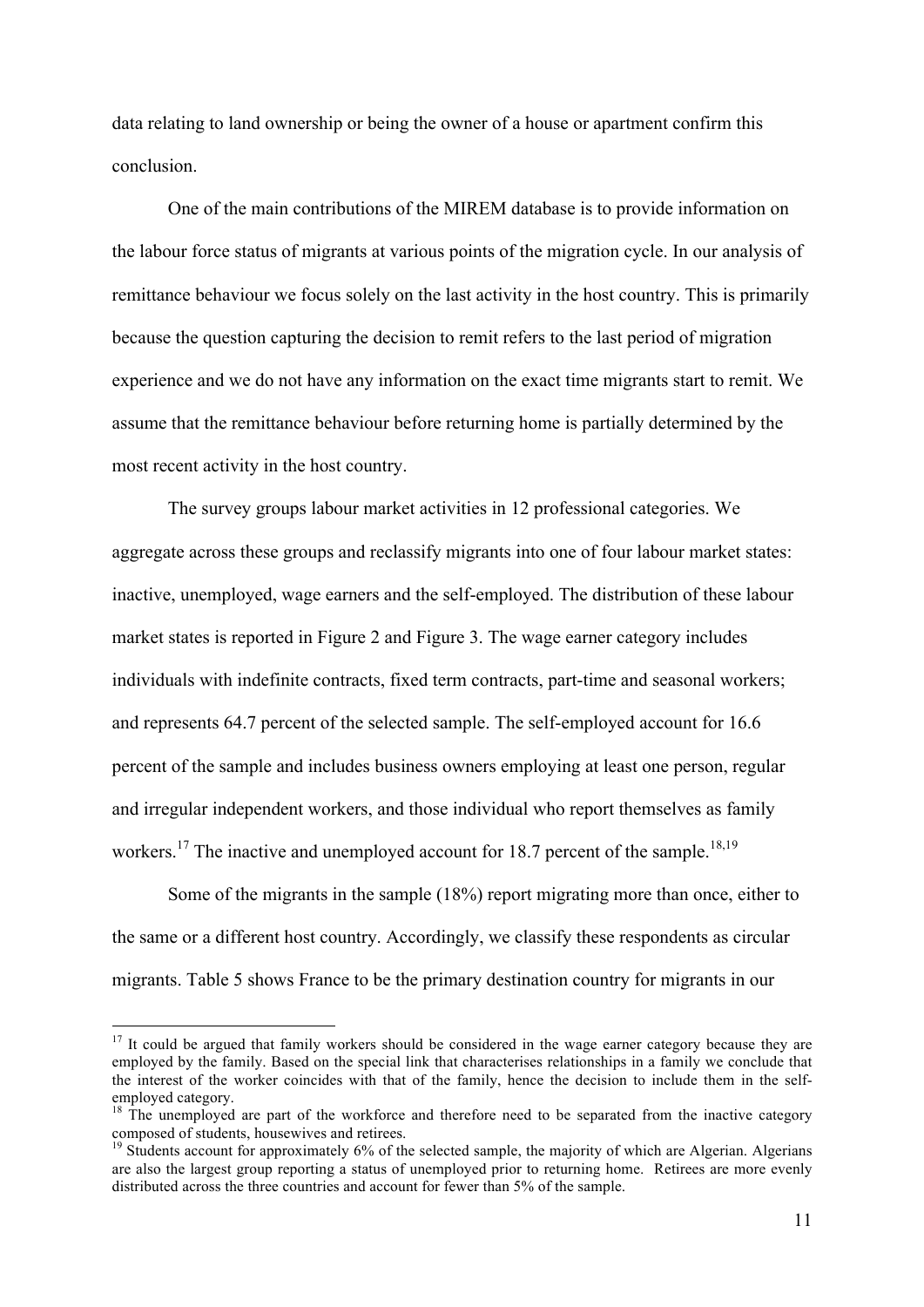sample, perhaps reflecting past colonization and/or the influence of French institutions and governance following independence. However, given our analysis is conducted from the perspective of the origin country (our sample comprises return migrants only), we do not consider the host country in explaining remittance behaviour.<sup>20</sup>

Most of the migrants, during their time abroad, declared to be regularly in touch with their family members at home through telephone, letters and e-mails and for 57% of them the family had been the main source of information in the returning process. Our sample shows that migrants had strong ties with the family in the origin country during the period spent abroad and we will investigate the effect of close family relationship on remittance behaviour. Furthermore, a significant proportion (31.7%) of our return migrants has invested in at least one project upon return. This suggests that migration could be interpreted as a strategy to alleviate credit market imperfections and invest in a project on return using the savings accumulated abroad. We expect a positive link between the amounts of remittances sent home and the investment decision upon return. Finally, individuals evaluate positively the experience abroad: 79.5% of the interviewees claimed to have taken advantage from the experience overseas and 38% of the return migrants intend to re-migrate.

#### **4. Methodology**

The decision to spend a period of the life cycle outside the country of birth may be a strategy to improve the quality of life (such as higher income, better job) upon return. Temporary migrants, or those intending to return, are generally believed to have a stronger relationship with relatives and friends left behind and overall with the home country in comparison to permanent migrants. This link may be reflected in a higher probability to

<sup>&</sup>lt;sup>20</sup> We base this decision on the fact that we do not have sufficient information on the macroeconomic conditions that migrants face across different host countries at different points in time. We are aware of the fact that remittance behaviour may be affected by self-selection linked to destination country conditions. For a host country perspective of migration and remittances, see Miotti *et al* (2010).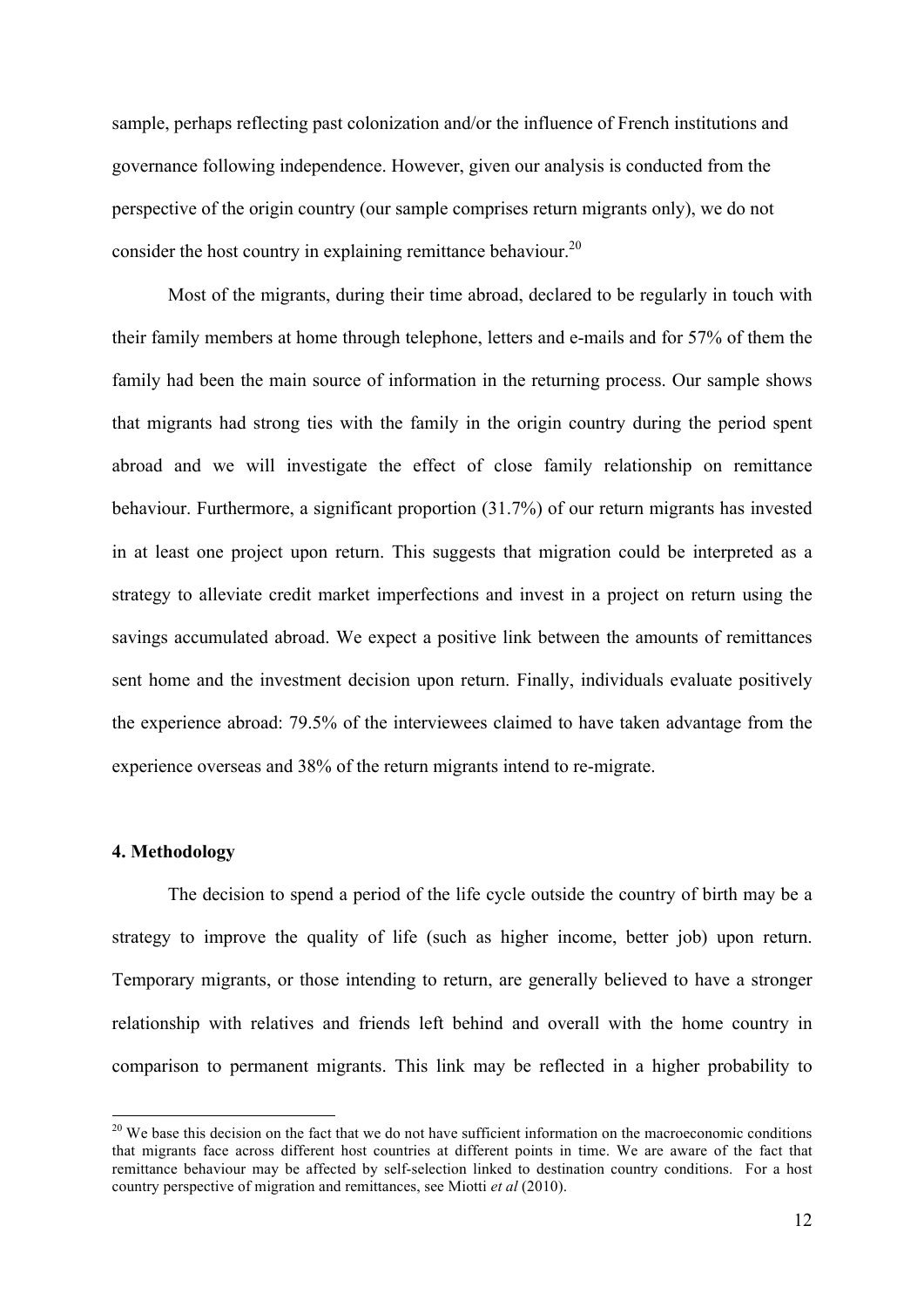remit. Given that our sample is composed of return (hence temporary) migrants only, our main interest is to see how the decision and level of remittances is affected by individual characteristics and experience overseas.

In modelling the determinants of the migrants' transfers, it is important to consider the nature of the dependent variable. Since we observe only part of the population that remit a positive amount, remittances are bounded at zero and hence censored. In this instance, ordinary least squares (OLS) estimation will not yield consistent parameter estimates since the censored sample is not representative of the population. The conventional approach in this regard is to consider censored regression models such as Tobit. These models postulate a latent remittance outcome for nonparticipants (i.e. those who do not remit) whereby the associated log-likelihood function consists of two parts: One that corresponds to the classical regression for the uncensored observations; and another which corresponds to the relevant probabilities that an observation is censored.

In the current context, the above approach has two main drawbacks. First, the model is only applicable where zero values are due to non-observability, that is, the data capture true censoring. This may not be the case since observed zeros most likely represent the decisions of individuals, that is, we might expect remittances to be zero for some people.<sup>21</sup> Second, the model is restrictive in that it assumes the same mechanism underlies both the probability and the intensity to remit. Economic theory suggests that the decision to remit may depend on factors other than those that determine the level of remittances. Accordingly, an alternative framework with which to consider remittance behaviour is to utilise a two-part model which incorporates an explicit two-stage process that permits different mechanisms to generate the alternative outcomes:

 $21$  For example, in the context of a utility maximisation problem, the optimal choice for some individuals will be a corner solution such that  $y = 0$ .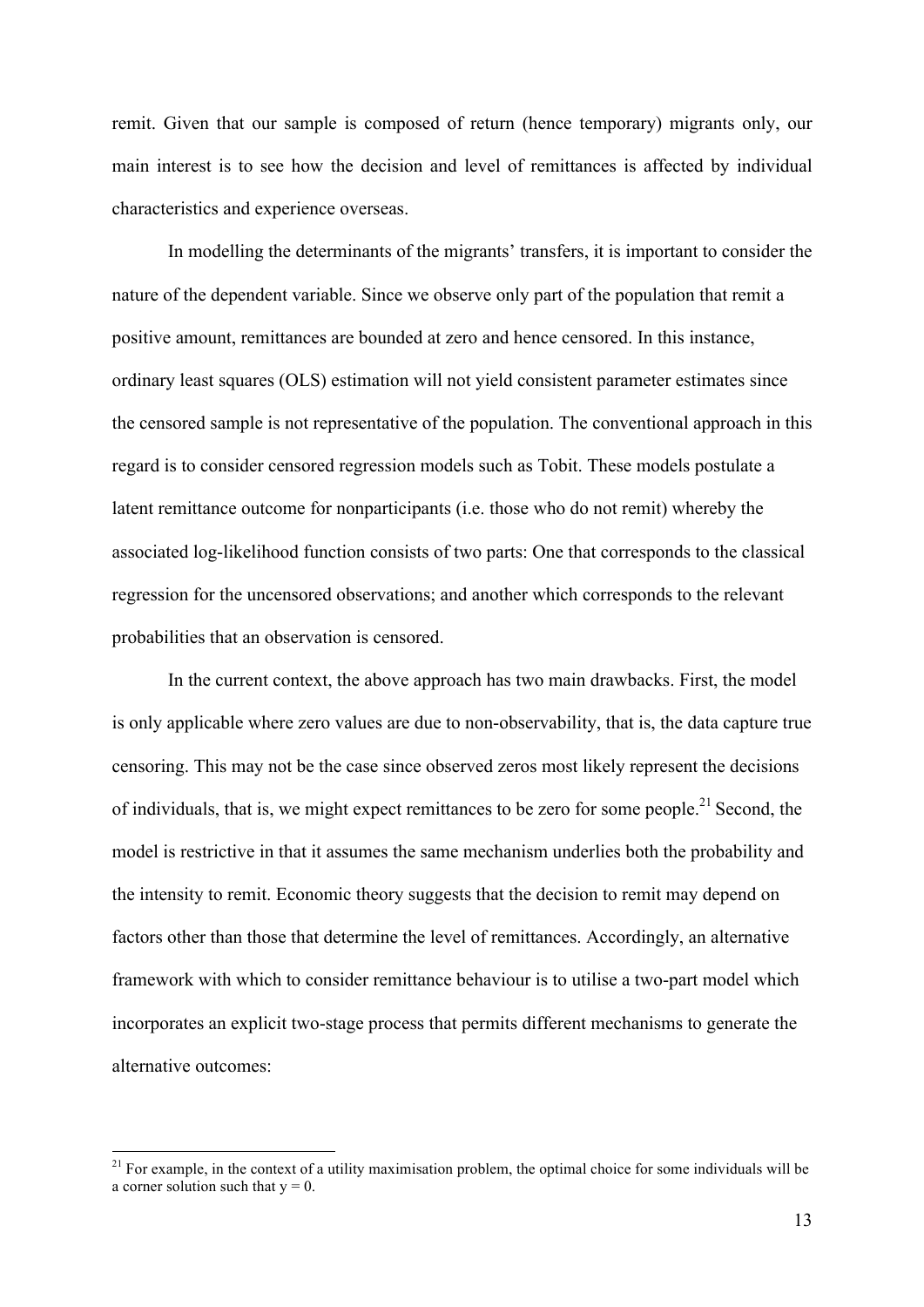$R$ *emittance decision:*  $i = z_i \beta_1 + \varepsilon_i$  with 0 0 1 0 \* \* > ≤  $\mathsf{l}$  $=\bigg\{$ *i i*  $\int$ <sup>*i*</sup>  $\int$  *d if d d if*  $d_i = \begin{cases} 0 & \text{if } d_i^* \le 0 \\ 1 & \text{if } d_i^* \end{cases}$  (1)

*Remittance level:* 
$$
(r_i | d_i^* > 0) = x_i \beta_2 + v_i
$$
 (2)

Equation (1) represents the remittance decision of return migrants. The variable  $d_i^*$  is a latent variable which determines the discrete outcome  $d_i$ , the decision to remit. The discrete outcome is observed with  $d_i = 1$  if  $d_i^* > 0$  and  $d_i = 0$  if  $d_i^* \le 0$ . The  $z_i$  is a vector of nonstochastic regressors and  $\beta$  a vector of unknown parameters. Assuming the errors,  $\varepsilon_i$ , are standard normal, consistent estimates of β can be obtained using maximum likelihood estimation (MLE).

Equation (2) represents the remittance level  $r_i$  conditional on the decision to remit, where  $r_i$  is a continuous non-negative random variable bounded at zero. Again,  $x_i$  is a vector of regressors that may include those contained in  $z_i$  or additional ones. The errors  $v_i$  are again considered to be independent normal.

Note that the two-part model attains its flexibility by assuming that the two parts – the decision to remit and the amount remitted – are independent. If we permit the possibility of dependence between the disturbance terms then a Heckman Sample Selection Model may be more appropriate. However, such models involve important identification issues. In particular, in order to identify the participation decision from the level decision it is necessary that we can identify an exogenous variable(s) which affects the decision of whether or not to remit but does not affect the decision of how much to remit. The availability of valid exclusion restrictions permits the hypothesis of independence of the disturbances in Equations (1) and (2) to be tested directly and corrects for any selection bias arising from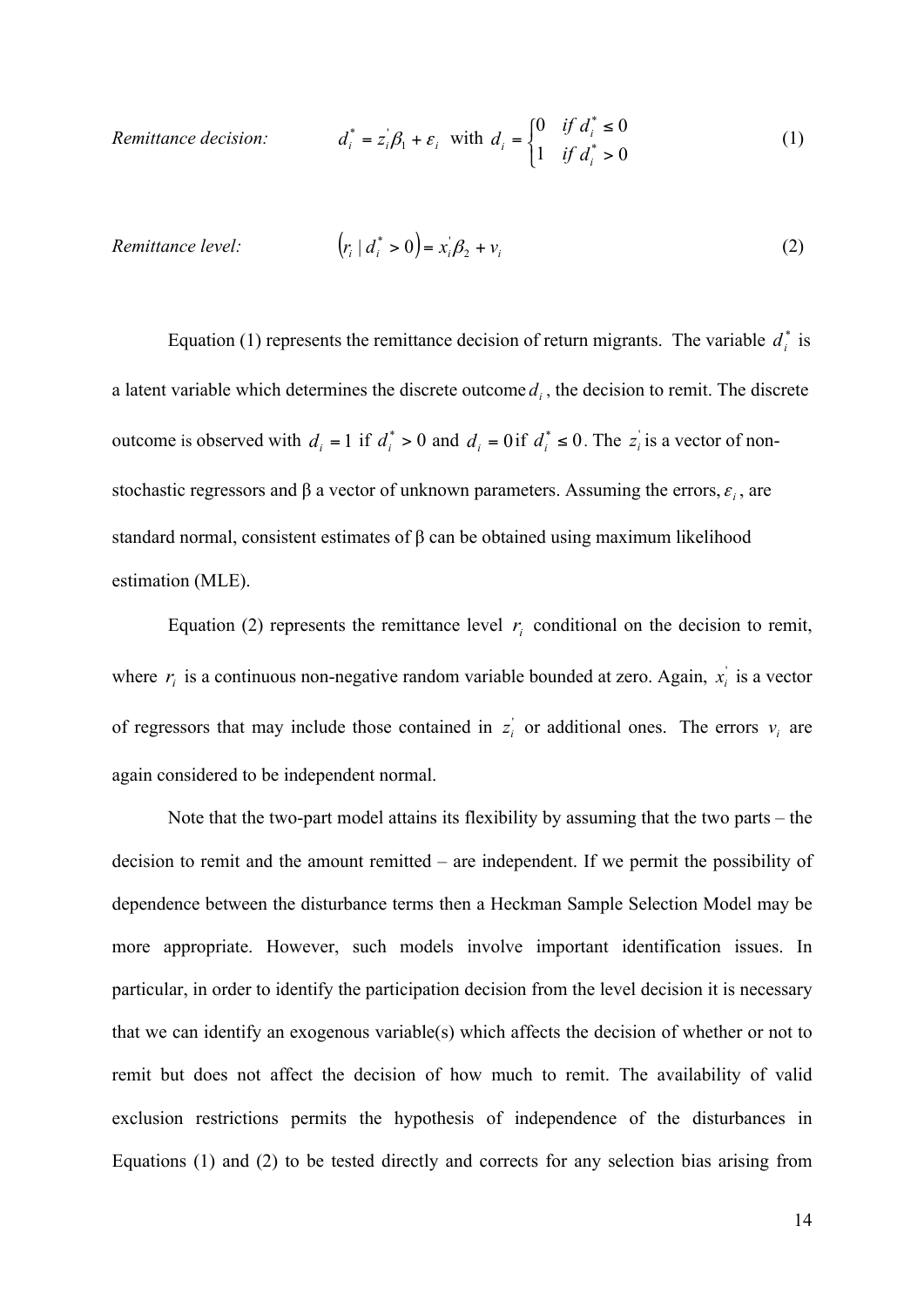correlation between the two disturbances. We utilise a number of exogenous variables as exclusion restrictions to test formally between the two-part and Heckman alternatives but find no evidence of selectivity bias.<sup>22</sup> We conclude the two-part model to be the appropriate empirical framework to study remittance behaviour using the MIREM data. For conciseness, these results are excluded from the discussion in this section.<sup>23</sup>

Remittances in the MIREM data are reported as interval data ranging from less than  $\epsilon$ 200 to more than  $\epsilon$ 1000. Interval data presents a problem when utilised as a dependent variable. Assigning the midpoint to observations in any given group and utilising OLS is one recognised method to deal with this type of data. However, allocating values to open-ended groups is an *ad hoc* procedure that is known not to produce consistent parameter estimates. Accordingly, we adopt an alternative strategy and utilise the approach of Stewart (1983) which recognises that the upper and lower bounds of observed intervals provide important information for the consistent estimation of an econometric model.

We assume that the errors,  $v_i$ , in Equation 2 are independently identically normally distributed random variables with zero mean and variance  $\sigma^2$ . This yields the distribution of the unobserved dependent variable as:

$$
r_i \sim N(x_i \beta, \sigma^2) \tag{3}
$$

The dependent variable is observed to fall into a certain range on the real line. Let  $R_{k-1}$  and  $R_k$ be the lower and upper boundaries of the  $k^{th}$  range

$$
R_{k-1} < r_i \le R_k \tag{4}
$$

<sup>&</sup>lt;sup>22</sup> de la Brière et al (2002) argues that "there is no compelling reason" to consider a selection process in the decision and amount to remit.<br><sup>23</sup> The results are available from the authors upon request.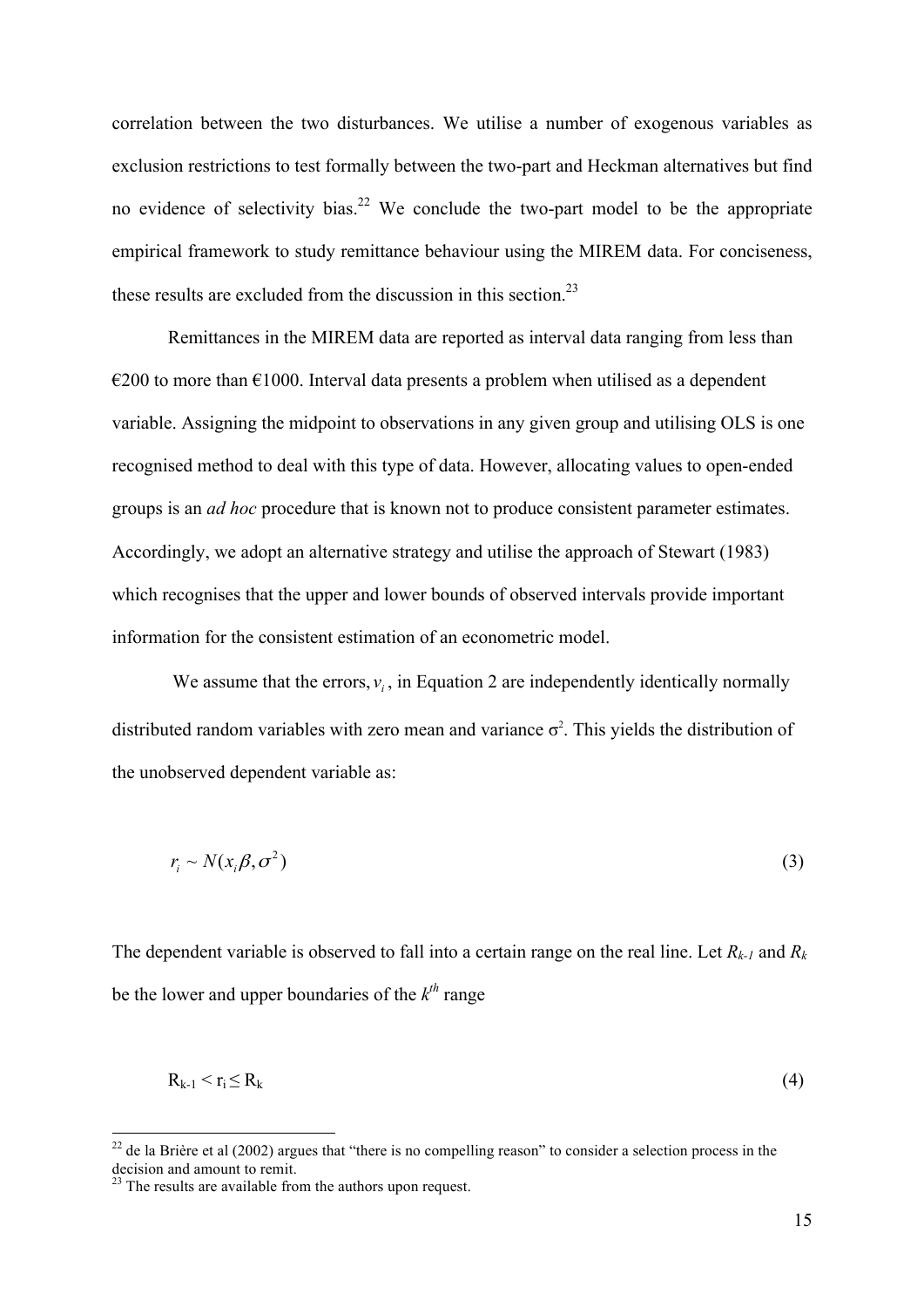In our data, the lower bound of remittances is closed at zero and the upper one is open ended. In logarithmic form both extreme ranges are open ended such that  $R_0 = -\infty$  and  $R_k = +$ ∞, where k is the number of groups. The log likelihood of this model is thus:

$$
\log L = \sum_{k=1}^{K} \sum_{i \in \mathcal{K}} \log \left\{ \Phi \left[ \frac{\left( R_{k} - X_{i} \beta \right)}{\sigma} \right] - \Phi \left[ \frac{R_{k-1} - X_{i} \beta}{\sigma} \right] \right\} = \sum_{i} \log \left\{ \Phi_{k} - \Phi_{k-1} \right\}
$$
(5)

where  $\Phi$ () is the cumulative distribution of the standard normal. Consistent estimates of  $\beta$ and  $\sigma$  are obtained by Maximum Likelihood Estimation (MLE). The sign of the regression parameters β can be interpreted as determining whether or not the level of remittances increases with the regressor.

A closely related strategy to that proposed above is to consider an ordered probit framework. The ordered probit is a generalised probit model with multinomial outcomes. Given our remittance data is coded in intervals, it is relatively straightforward to consider each interval as a natural ordering of alternative outcomes. Further, interval regression and ordered probit estimation can be shown to be closely related. Accordingly, for comparison purposes, we report the results of both interval and ordered probit regressions in the next section.

#### **5. Results**

The advantage of the two-part model is that it allows the determinants of probability and level of remittances to be investigated separately under the assumption that these two decisions are generated by different probability mechanisms. We have found that the amount remitted is affected by variables that do not impact the probability to remit. We would not be able to arrive at the same conclusion if we assumed a joint mechanism as in the case of the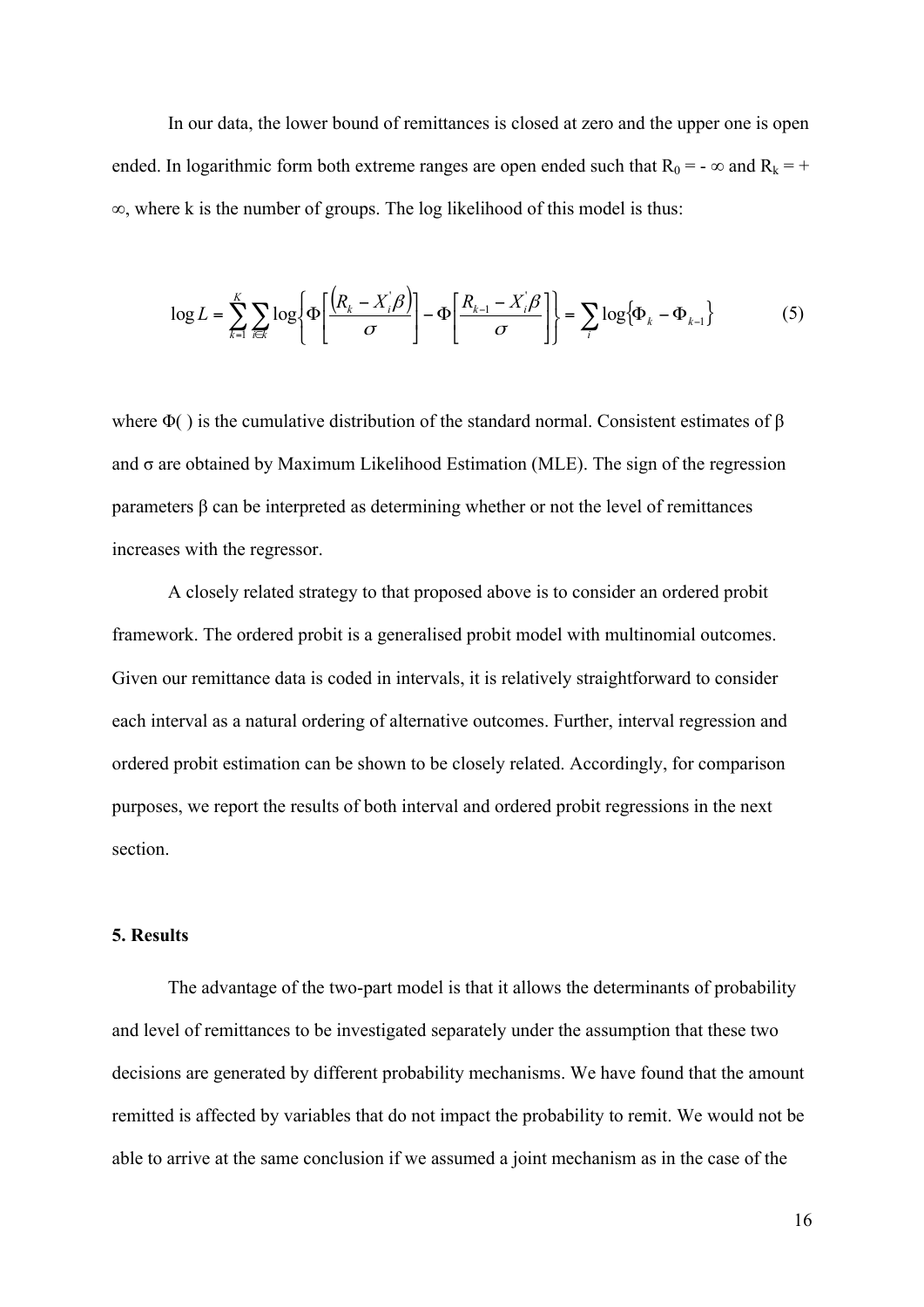Tobit model discussed earlier. Under the two-part model framework, we discuss separately the determinants of the probability and level of remittances.

#### **5.1 The Decision to Remit**

The results of the two-part model are reported in Table 6. Column (1) reports the marginal effects of a simple probit model on the decision to remit. The results reveal that gender has no impact on the decision to remit. By contrast, there are clear origin country effects with migrants from Morocco and Tunisia being 17% and 18%, respectively, more likely to remit than those from Algeria. A similar finding is reported by Miotti *et al* (2010) who investigate the remittance behaviour in the Southern Mediterranean countries from the perspective of a receiving country, France. This may suggest that, independently from the host country, there are some factors related to the home country that make Algerian behaviour different from the other two countries.<sup>24</sup> Contrary to expectations, marital status is not found to influence the decision to remit. However, having children prior to departure increases the probability of remitting by 16 percentage points.<sup>25</sup> As the existing literature suggests, we expect a negative impact of the household size abroad on the probability to remit but in our case it is insignificant in explaining remittance behaviour. We may argue that the effect of the household size abroad is cancelled by the fact that the sample is composed of return migrants who do not plan to settle in the destination country.

Since we do not have any information on the income and earning levels of our migrants before and during migration, we have used personal evaluation about the financial situation before migration.<sup>26</sup> Individuals who classified themselves in a "satisfactory"

<sup>&</sup>lt;sup>24</sup> For example, Algeria is wealthier than Morocco and Tunisia and this may lead to a less incentive to remit.  $25$  As discussed earlier, remittances may serve to finance children's education or to provide additional sup meet young family members' needs.

<sup>&</sup>lt;sup>26</sup> The use of subjective variables may lead to some criticisms, but as Miotti *et al.* (2010) argue, individuals should be in a better position to evaluate their financial situation. The migrant's perception of the income level before departure can help understand their remittance behaviour.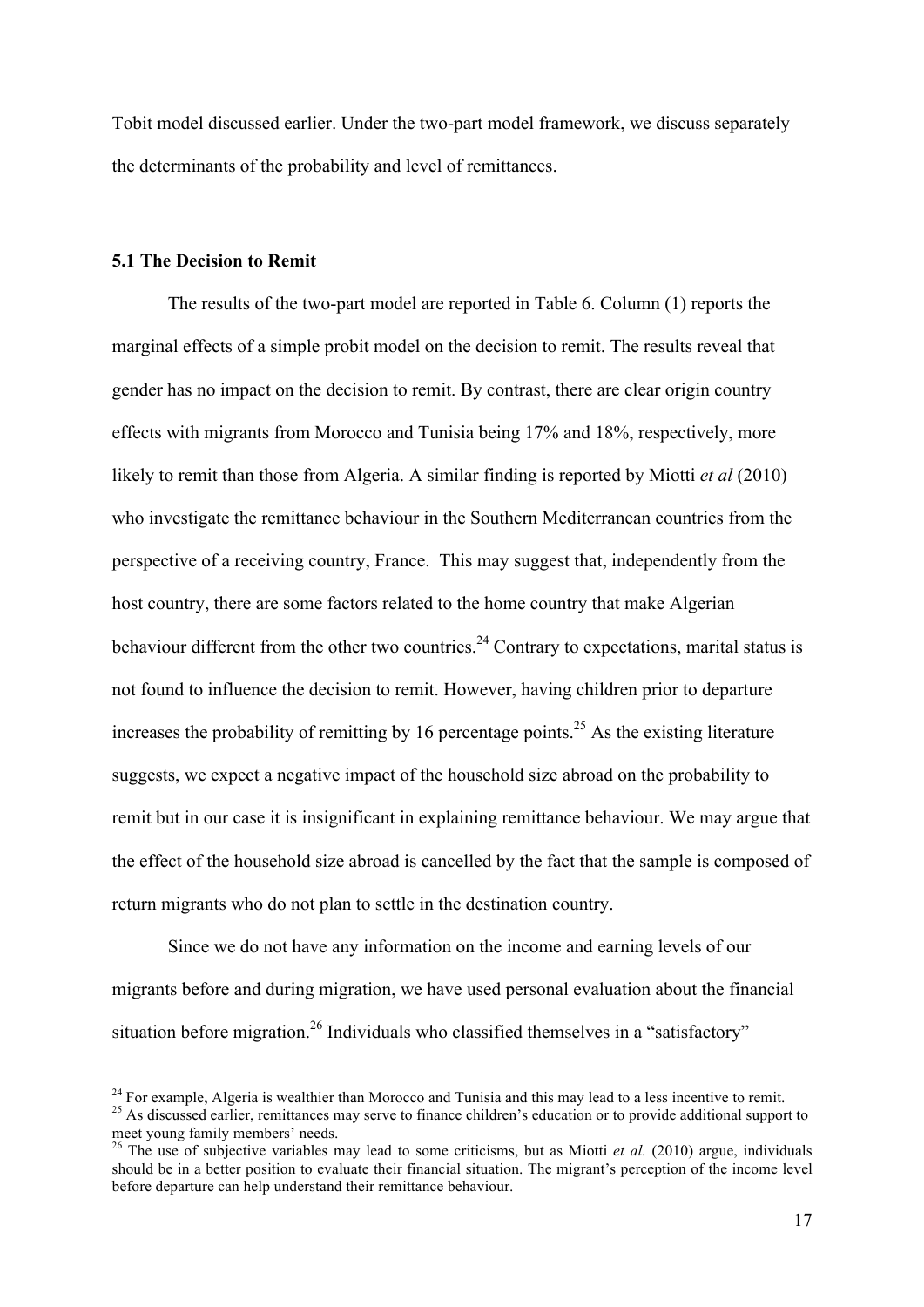financial situation are 12 percent more likely to remit than individuals who declare to be in a "good" position prior to emigration. The perception of a "bad" financial situation before migration does not impact the probability of remitting. This leads us to conclude that the pure altruistic hypothesis does not hold in this case.

As expected, entering the host country without regular documents increases the probability to remit by 11 percent. This finding is consistent with Amuedo-Dorantes and Pozo (2006) who argue that since migrants are risk-averse individuals, those who face a higher income risk will tend to have a greater willingness to remit. Illegal migrants are also more likely to have a greater connection with family members at home and utilise remittances as a form of insurance against the uncertainty attached to their legal status (see Piracha and Zhu, 2012). Accordingly, we also expect a positive effect of illegal status on the level of remittances.

Family ties are considered to play a positive and significant role in explaining the decision to remit. In line with this argument, we find that keeping links through letters, e-mail and phone calls with the family members left behind impacts positively on the probability to remit. In comparison to the migrants who have no contact with the home country during the period abroad, migrants with annual, monthly and weekly contacts have respectively 20, 28 and 27 percent higher probability of remitting.

The probability of remitting decreases with the educational attainment of the migrants. The argument generally put forward for this result is that skilled migrants tend to stay in the host country relatively longer-term and have a high probability of settling in the host country with their family (see Faini, 2006). Since our analysis is based on return migrants only, a better explanation for this observed negative effect of education on the decision to remit might be that better educated migrants may enjoy more favourable conditions in the home country, thus reducing the need for remittances. The better educated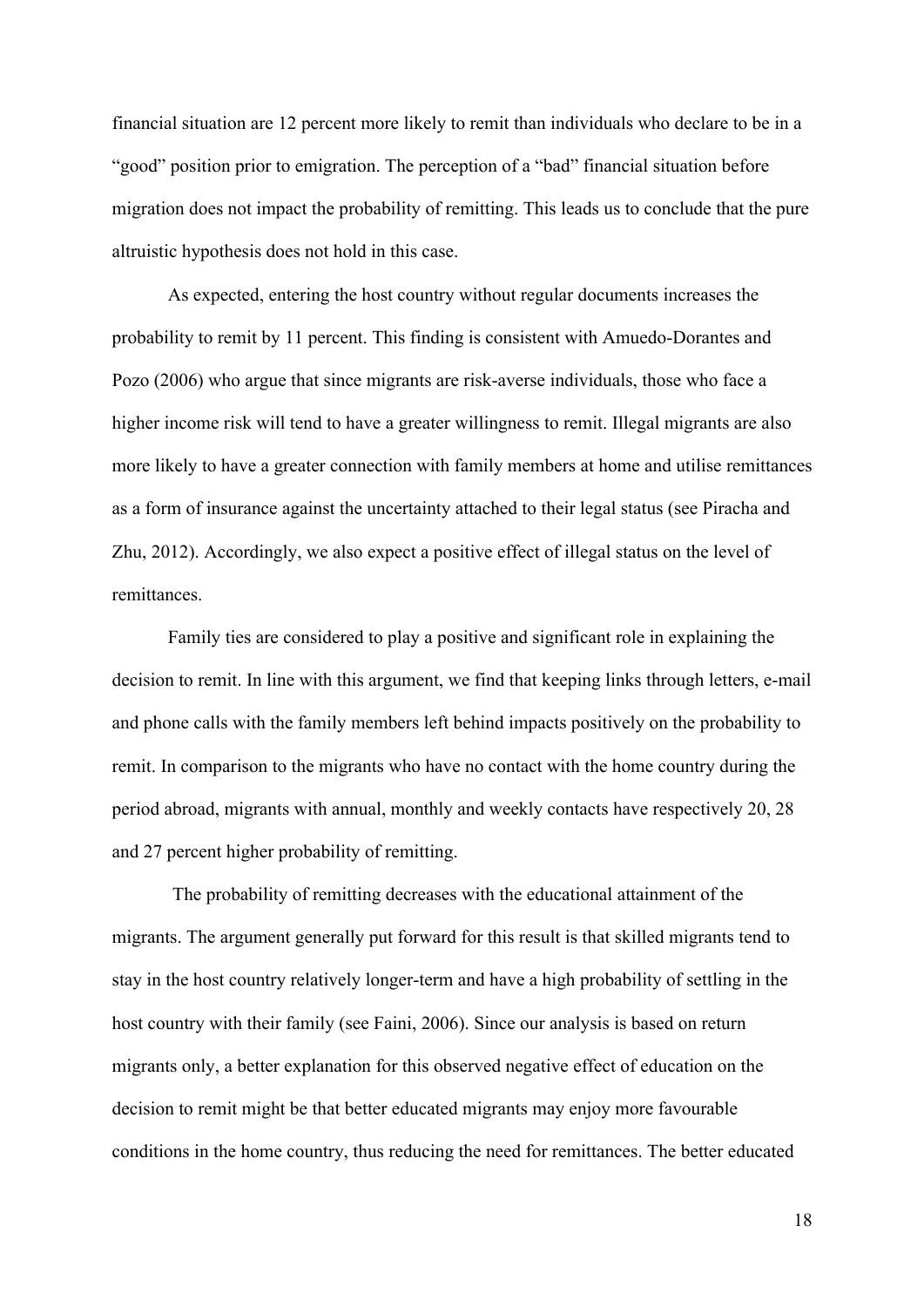may also be affected less by social pressure to remit (Dustmann and Mestres, 2010). Interestingly, we do not find any impact for the duration of migration on the probability to remit. A possible explanation may be that the effects of duration are mitigated by the temporary aspect of return migration.

Looking at the effect of migrants' labour force status on the probability to remit, we find that wage earners and the self-employed are more likely to remit than individuals who are not in the labour force (students, housewives and retired). Although we do not observe migrants earnings or incomes, we may suppose that migrants with higher earnings are likely to remit more. It is also reasonable to consider the self-employed and wage earners to have higher incomes than inactive or unemployed migrants who may draw from past accumulated savings or some form of part-time earnings. Our finding is in line with Mahuteau *et al.* (2010) who find that being self-employed or a wage earner positively affects the probability of remitting.

Different forms of migration are also found to impact upon the decision to remit.<sup>27</sup> For instance, circular migrants, i.e. migrants who move frequently between origin and host countries, are 10 percent more likely to remit than migrants who return after one migration episode. This difference may be explained by the fact that circular migrants are most probably seasonal or short term contract workers who temporarily, but repeatedly, go abroad to work and enjoy their savings at home.

Investment in at least one project after returning home is often considered as one of the key determinants underlying the decision to remit. As hypothesized, those who invested upon returning home are 12 percent more likely to remit than those who did not. This is in line with Mesnard's (2004) study on temporary migration and capital market imperfection.

 $27$  Return migrants are those who migrated once and then returned to the home country for permanent resettlement. Circular migrants, on the other hand, are frequent (twice or more) movers between home and destination countries.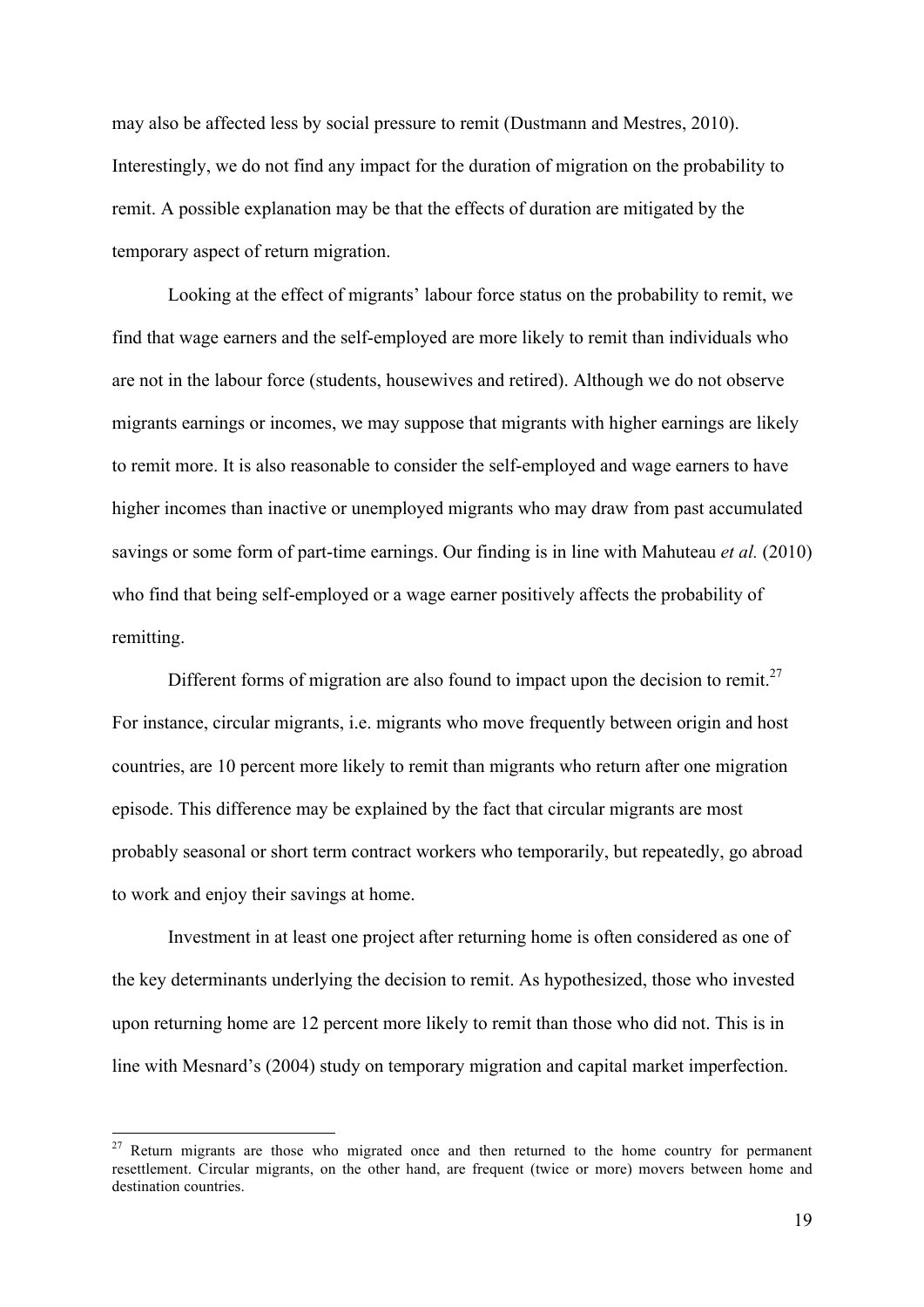Migration may respond to the need to overcome credit constraints faced in the home country and the intention to realise some projects after return leads to a higher probability to remit.

#### **5.2 The amount remitted**

Columns (2) and (3) of Table 6 report the determinants of the amount transferred conditional on the decision to remit. Column (2) reports results for the interval regression whilst Column  $(3)$  reports those of the ordered probit.<sup>28</sup>

As expected, the table reveals the significance and magnitude of parameter estimates for both estimation strategies to be very similar. Notably, we can discern that most of the determinants affecting the probability to remit are insignificant in explaining the level of transfers, thereby supporting the decision to adopt a two-part strategy. We do not consider the decision regarding the level of remittance transfers to be affected by either the frequency of contact with household members during the period abroad or the form of migration. Indeed, where the return is intended, given the 'temporary' nature of the migration activity, the frequency of contact with family should not significantly impact upon how much to remit, even though the frequency of such contact may potentially affect the willingness to pay. Indeed, the distinction between circular and return migrants does not influence the level of remittances because what matters here is the temporary nature of migration and not its form.

Gender does not impact the probability of remitting; however, in the case of the amount, female migrants transfer 51% less than their male counterparts. The finding that women remit less than men is widely observed in studies on remittances. It may depend on disparities that still exist in the labour market between the two genders in terms of

 $^{28}$  Given the similarity of the results reported in Columns (2) and (3), and our stated preference for the interval regression framework, we do not discuss the ordered probit coefficients here. Similarly, neither do we report the threshold parameters or category-specific marginal effects obtained from the ordered probit model. These results are available from the authors upon request.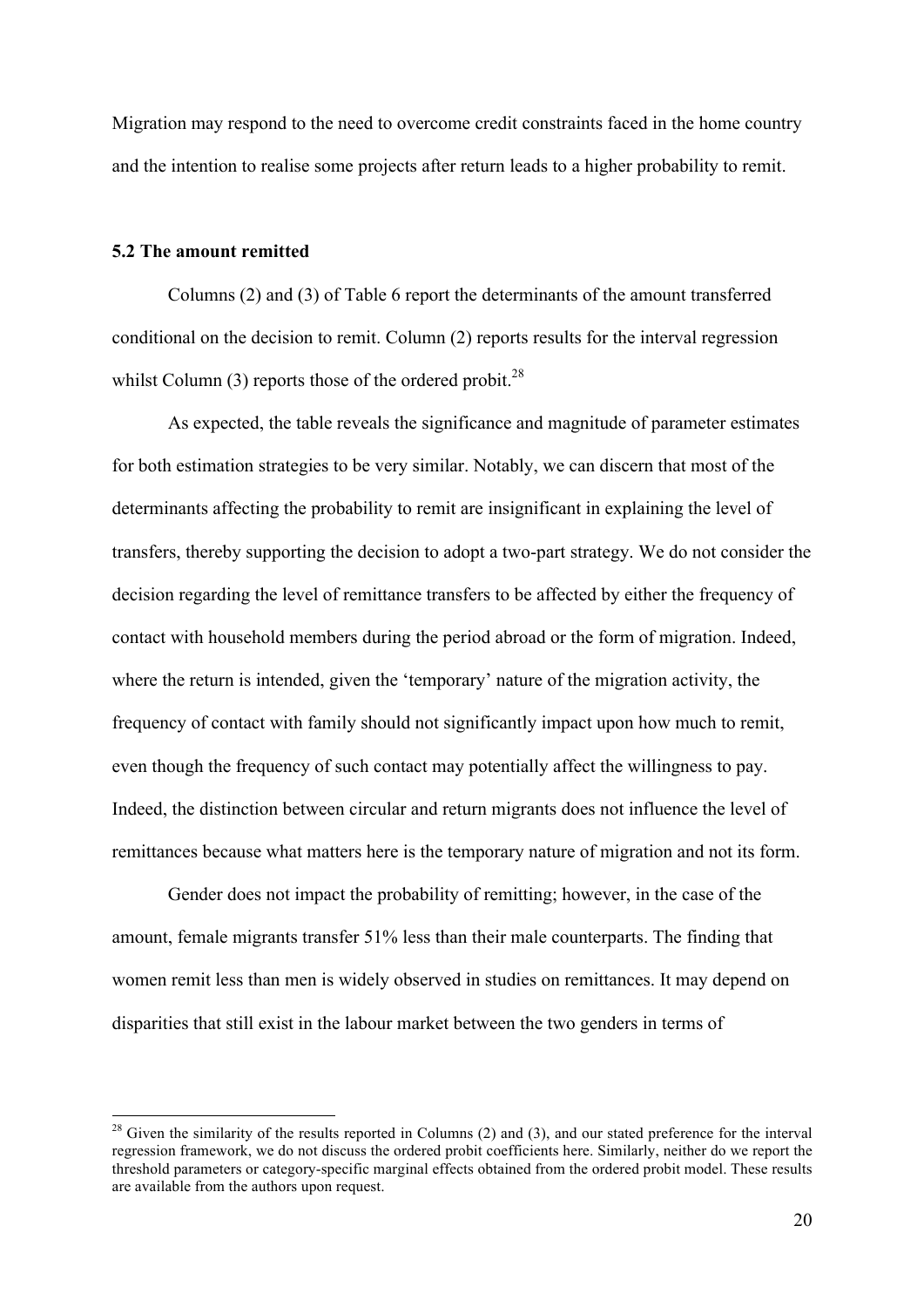opportunities and earning levels, but also on the patriarchal nature of the society where only sons are supposed to support the family.

Surprisingly, having children before departure has a negative effect on the amount of remittances, contrary to being married before departure. Married migrants who did not change status during the period abroad are 46 higher percent more likely to remit than unmarried migrants. Remittances may be used to support the partner at home and any possible project that the married couple has in mind. As the existing literature suggests, the household size in the host country reduces the amount remitted. Even in the case of return migration, as the number of family members in the host country rises, the amount of money migrants remit decreases.

Illegal status does not only affect positively the probability to remit but also the value transferred. Under uncertain migration conditions individuals remit a greater fraction of their earnings. The insurance hypothesis is strongly supported by our findings: undocumented migrants remit 72% more than those who enter the host country under legal conditions.

Time spent abroad has a positive effect on the amount transferred. Many studies support the contrary; they find that remittances decline with the length of residence in the host country as a result of a greater "social distance" between migrant and home country that leads the altruistic concern to decline through time. This argument can be supported in the case of permanent migration that tends to weaken the ties with the origin country. However, as argued by Stark (1991) and supported by Mahuteau *et al*. (2010) there is a potential for an increase in remittance flows as the duration of staying abroad increases. We support this argument in the case of temporary migration. It is possible to think that as time passes the fixed cost of settlement (home, car, etc) decreases and the experience and skills gained may lead migrants to earn more. These may be the factors that increase the ability to send more to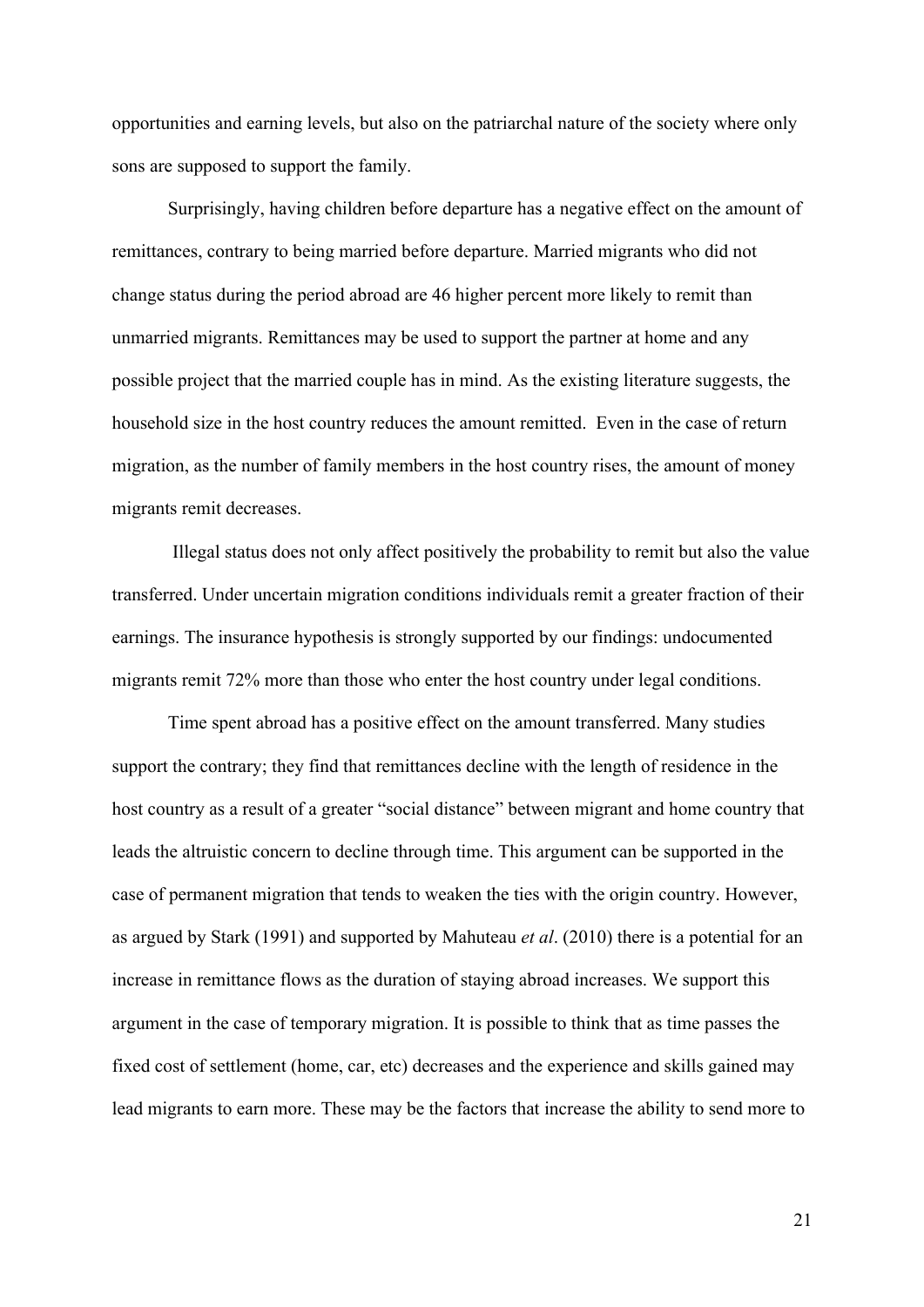the family left behind, under the assumption that temporary migrants maintain strong ties with the household during the period spent abroad.

The perception of financial situation before migration, as well as labour force status and level of education, do not have any significant effect on the decision of how much is transferred. We have tried to aggregate and disaggregate the labour force status variable in different ways, for example classifying the different occupations according to the type of contract (long term, short term etc) but no significant results have been found.<sup>29</sup> In an attempt to overcome this constraint, we introduced a variable that interact education with the time spent in the host country. The interaction term is significant at the 5% level and suggests that as the length of stay abroad increases the level of remittances, for better educated individuals, decreases. Better educated migrants are not only less likely to remit but as the time spent abroad increases the amount remitted also falls. Again, this may depend on less family pressure because better educated migrants are more likely to come from wealthy households and under the investment hypothesis, it can be argued that after the repayment of the loan to support migration cost and education, individuals remit less.

As expected, having invested in at least one project after return has a positive impact on the probability of remitting; and on the value transferred. It is likely that the realisation of the project after return has been planned at the time of migration or while abroad, which means temporary migration may be a strategy aimed at accumulating enough savings abroad to devote to the project at home. With an investment plan in mind, a migrant shows a higher propensity to remit money.

<sup>&</sup>lt;sup>29</sup> Rodriguez (1996) also finds no evidence of any impact of education on the level of remittances in the case of the Philippines.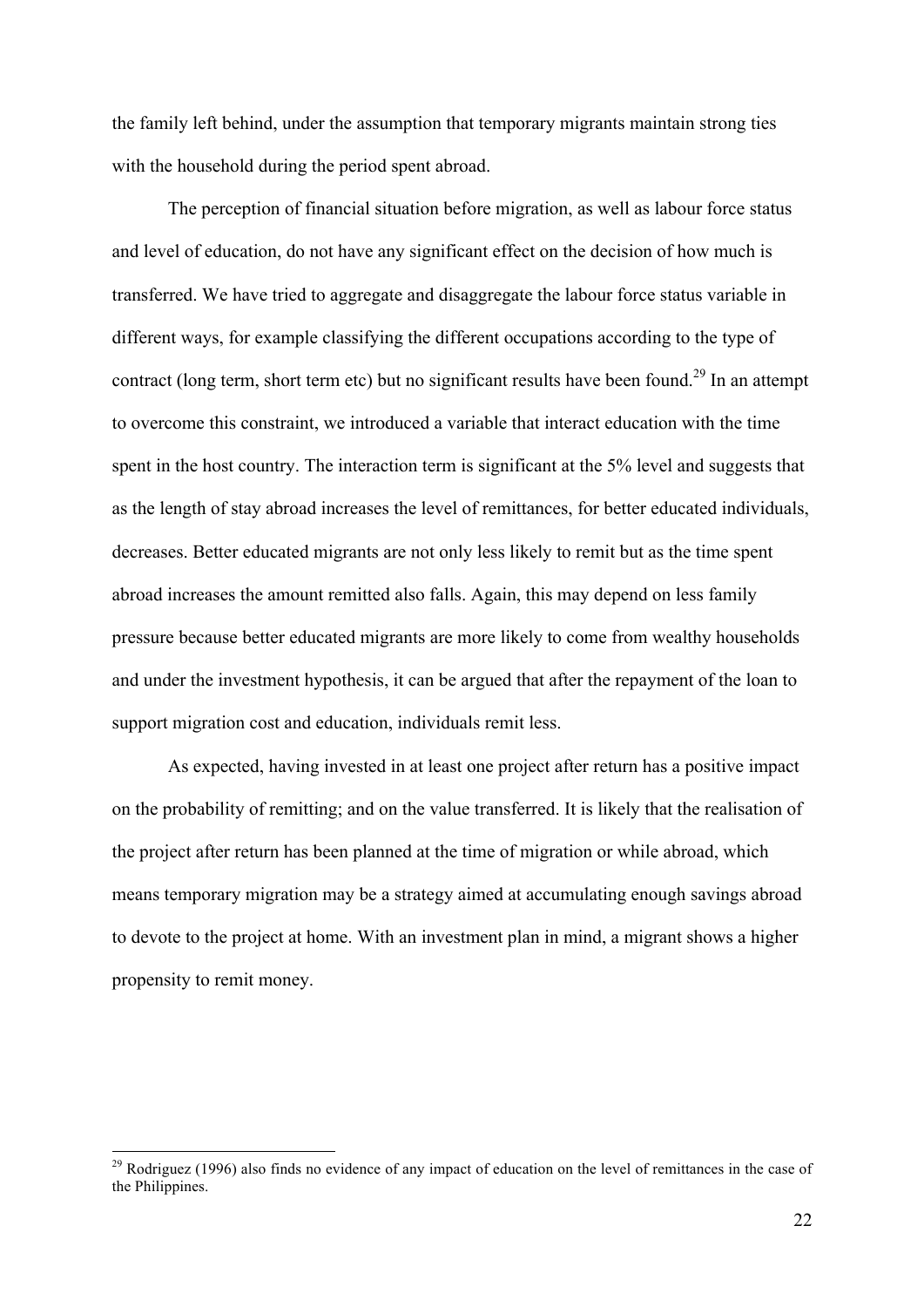#### **5.3 Remittance behaviour by type of return**

The type of return (decided vs. compelled) is considered important in understanding and identifying the patterns of reintegration in the origin country (Cassarino, 2008). At the level of our selected sample, 601 migrants report that they decided/ chose to return home while the remaining 184 where compelled to do so. Differences exist in terms of age, level of education, duration of the migration experience as well as the occupational status between the two groups of return migrants. For example, on average the age (37) of the compelled returnees is less than the ones who decided to return (49) as well as the average duration of the migration experience (8.4 years for the compelled returnees vs. 18 years for those who decided to return). We investigate if these differences are relevant in the case of remittance behaviour. Given the difference in size between the two types of returnees, we perform a Wald test to identify whether the coefficients estimated for those who decide to return are equal to the coefficients estimated for those who were compelled. The test does not reject the null hypothesis of equality across the two groups.

Table 7 presents participation and level of remittances by type of return. Investment upon return positively impacts the decision to remit in the case of decided return but they are insignificant when the return is forced. This could possibly be due to the fact that those who planned the return either migrated specifically to earn enough to start a business upon return – especially in the presence of credit constraints at home – or planned it while in the host country with the intention to settle down back in the home country and looked for a local income stream. Given that forced returnees have a higher probability to be irregular migrants, we expected a positive impact of irregular entrance in the host country on the probability to remit. The variable of irregular entrance is found positive for both types of returnees but looking at the effect on the probability to remit it is significant only for the decided returnees. In addition, having children before migration is insignificant when the return is forced. These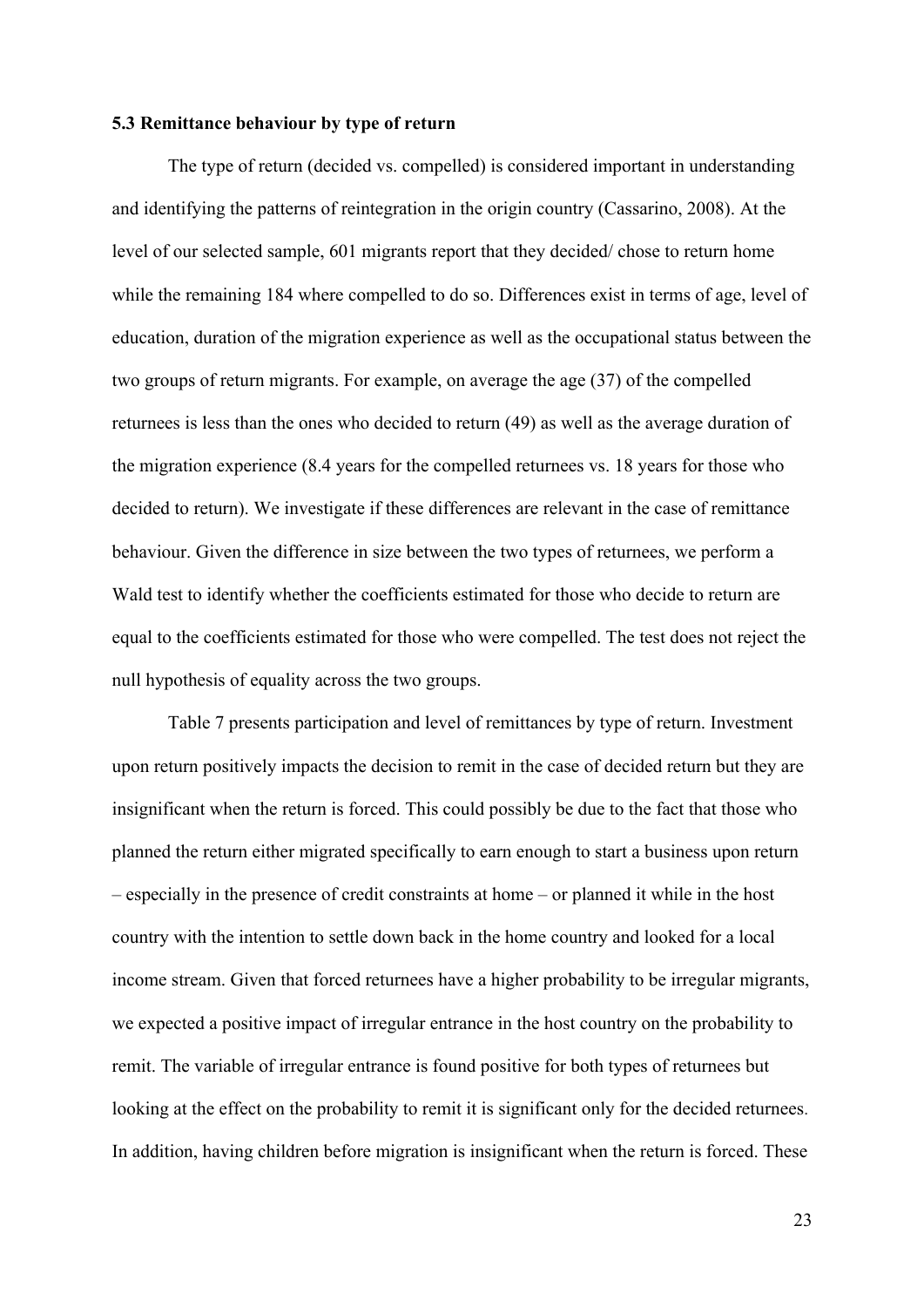are surprising results. One explanation that could be provided for this relates to the migration assets, experience and history. More precisely, those who were compelled to return were initially planning to migrate with the intention to stay in the host country permanently, and the risk was taken based on the experience of "assets", i.e., others from the extended family or local community who migrated under similar conditions and were able to settle permanently. With the hope of replicating their assets' fortunes, migrants who entered illegally might have planned to bring their family once they had established themselves economically in the destination country, which resulted in lower remittance flows from them.

In terms of the form of migration, circular migrants have 21 percentage points higher probability to remit if they are compelled to return while it has no impact on the decided returnees. Circular migrants are much more likely to be the one who migrate to enhance their earnings with no intention of settling in any country other the home country, which means most of the earning are probably sent home. Contrary to the case of decided return, the perception of a bad financial situation before migration affects positively the decision to remit for those who are compelled to return home. It can justify the hypothesis of the altruism motive: migrants intending to settle in the host country may remit to support the family at home which has financial constraints. No effect of any of the labour status categories is significant to explain the decision to remit for the compelled returnees. It may depend on the fact that all compelled returnees had the intention to stay abroad and therefore, both wage earners and self-employed migrants were using their savings to integrate in the host country.

Differences between the two groups of return migrants also persist in the variables affecting the amount remitted (as in the case of gender and marital status). The most interesting result is given by the variable capturing the duration of the migration experience. As expected, time spent abroad has a positive impact on the amount remitted for those who decided to return home but it is found insignificant for those who were forced to return. It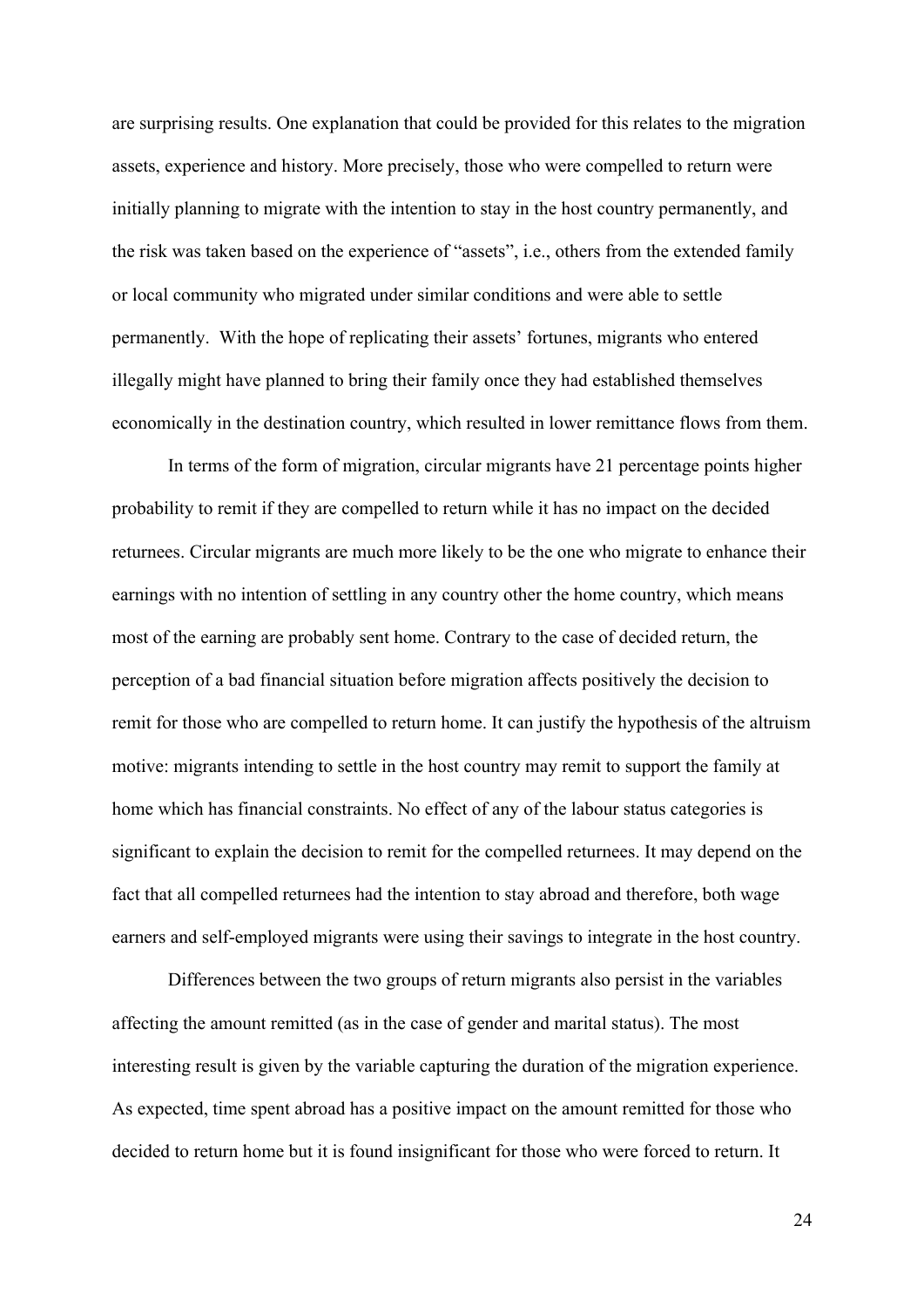may be explained with the evidence that on average we find 10 years of difference in the length of the period abroad for the two types of returnees. As argued in the previous section, fixed cost of migration decreases as the time spent abroad increases and experience and skill gained may lead the migrants to earn more and to generate a higher flow of money to the origin country. Because the duration of the experience abroad is shorter for those forced to return, they may not have had enough time to lower the initial costs and "gain" from the experience overseas.

## **6. Conclusion**

The aim of this paper was to highlight the variables that determine the decision and the amount transferred by return-migrants of the Maghreb region, while they were abroad. Since the data consists of those who have actually returned to the home country, as opposed to the usual "intentions to return" data, the analysis carried out in the paper gives us a better perspective in terms of the determinants of remittances. The approach chosen to analyse remittances consists in separating the decision and level of the transfers. For this purpose we used a two-part model which distinguished the participation equation (censoring mechanism) from the model for the outcome, conditional on the outcome being observed. A probit model was used in order to investigate on the decision to participate. Then, because the information on the amount of remittances was recorded in interval data, interval regression was deemed the appropriate method to apply in the second part of the model. Our findings support the decision to consider probability and level of remittances as generated by two different mechanisms as some variables seem to have a significant effect only on the probability and others only on the level of remittances.

The variables included in our model are the ones suggested by the empirical literature. The MIREM dataset gives us the possibility to distinguish the form of temporary migration in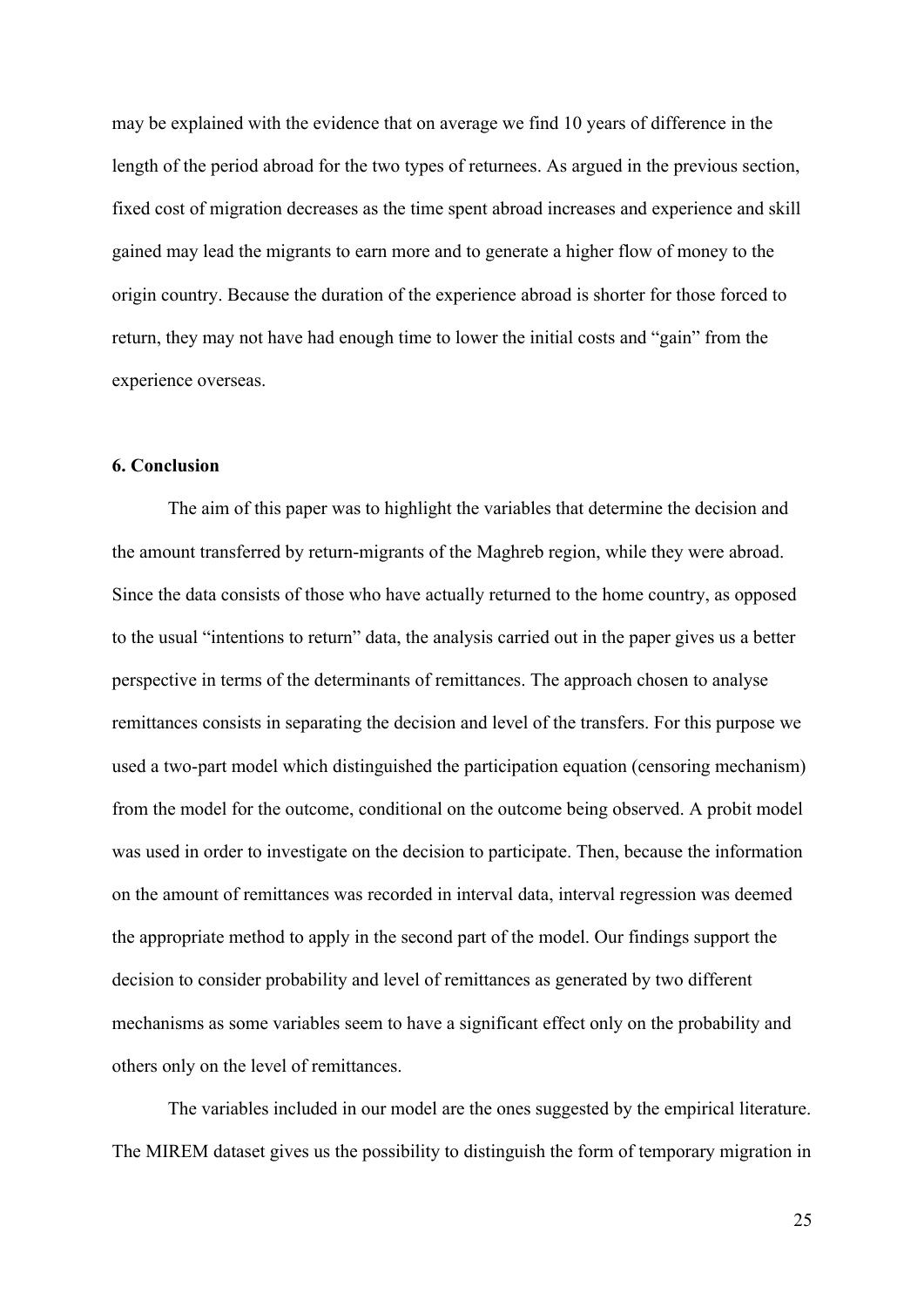circular and permanent return. As expected, we have found that circular migrants have a higher probability to remit than those who return permanently after one migration episode. Also, the introduction of an interaction term between duration of staying abroad and level of education before return suggests that better educated migrants remit less as the time spent in the host country increases. A key variable is investment upon return. The effect of investing in at least one project after return is significant and positive on both probability and level of remittances. We have used this post return variable as affecting decision and level of remittances because we assume that the investment decision had been planned at the time of migration and may be argued that it not only affects remittance behaviour but also drives migration: individuals may embrace the experience overseas to overcome capital market constraints in the home country and realize their projects.

Also, analysing remittances by type of return – decided or compelled – can help fully understand the determinants of monetary transfers to the home country during the period spent abroad. Return is a process that requires time and preparation. Varying degrees of willingness to return as well as the capacity to mobilize resources to the origin countries are key elements in understanding the potential contribution of return migrants to the economic development of sending countries.

Although the potential impact of returnees on development is known, the proportion of migrants that return home is quite small. Also, the ability of returnees to invest in the home country and contribute to its development depends on the conditions of return. This highlights the importance of programmes to support the reintegration process of return migrants in the home country not only through simplified administrative procedures but also through programmes and facilities in the business sector that help overcome lack of information as well as constraints on entrepreneurship opportunities.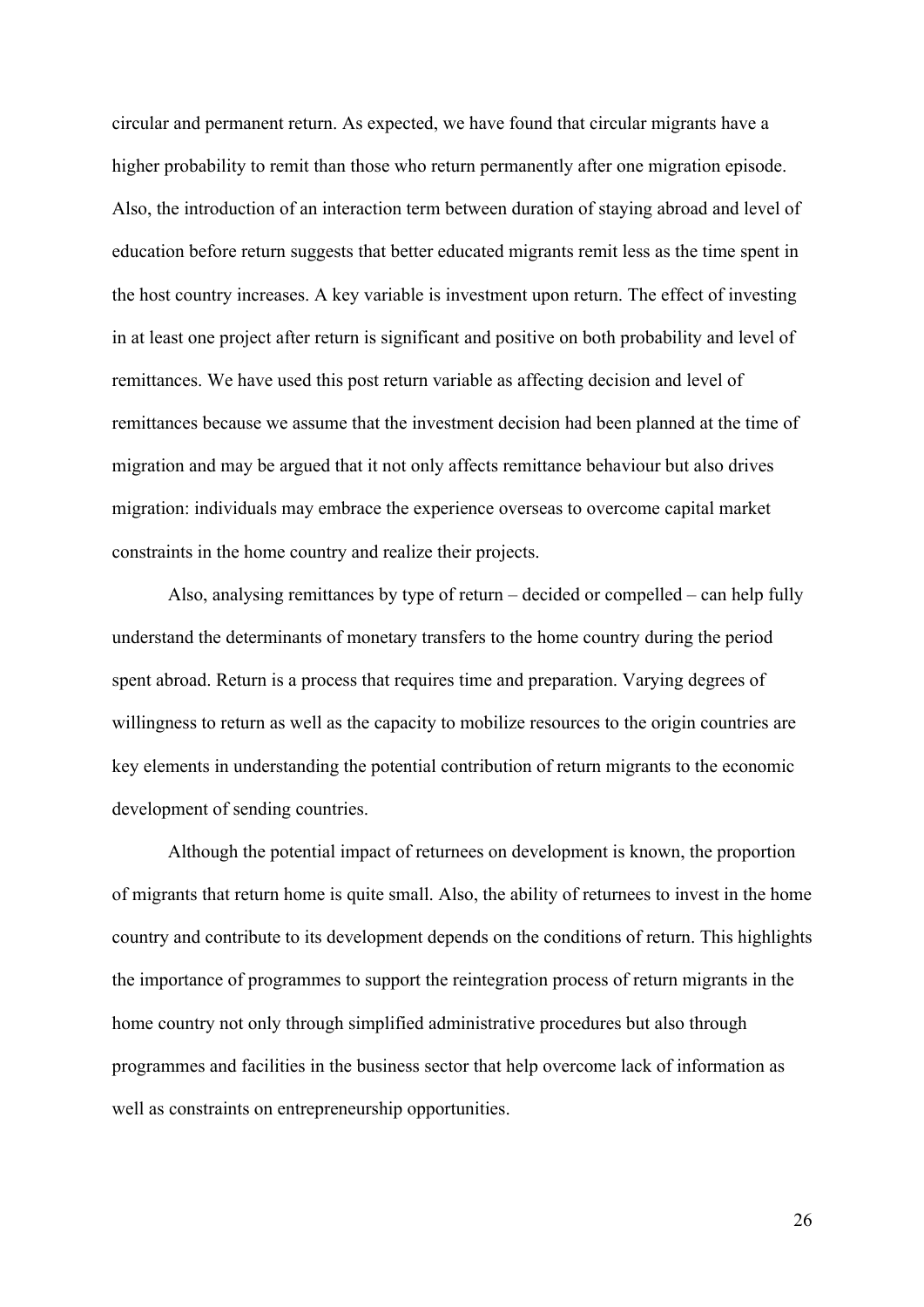## **References**

Agarwal,R., Horowitz A. W. (2002). Are International Remittances Altruism or Insurance? Evidence from Guyana Using Multiple-Migrant Households. *World Development* 30 (11), 2033-2044.

Amuedo-Dorantes, C., Pozo S. (2006). Remittances as Insurances: Evidence from Mexican Immigrants. *Journal of Population Economics* 19, 227-254.

Baldwin-Edwards, M. (2006). Between a Rock and a Hard Place: North Africa as a Region of Emigration, Immigration and Transit Migration. *Review of African Political Economy* 108, 311-324.

Bollard, A., McKenzie, D., Morten, M., Rapoport, H. (2011). Remittances and the Brian Drain Revisited: The Microdata Show that More Educated Migrants Remit More. *Word Bank Economic Review* 25(1), 132-156.

Brown, R. (1997). Estimating Remittances Functions for Pacific Island Migrants. *World Development* 25(4), 613-626.

Brown, R., Poirine, B. (2005). A Model of Migrants' Remittances with Human Capital Investment and Intrafamilial Transfers. *International Migration Review* 39 (2),407-438.

Cameron, A. C., Trivedi, P. K. (2005). Microeconometrics. Methods and Applications. Cambridge: Cambridge University Press.

Cameron, A. C., Trivedi, P. K. (2010). Microeconometrics Using Stata. Revised Edition. Stata Press.

Cassarino, J-P. (2008). Return Migrants to the Maghreb: Reintegration and Development Challenges. MIREM Global Report, Robert Schuman Centre for Advanced Studies (RSCAS), European University Institute, Italy.

Clark, K., Drinkwater, S. (2007). An Investigation of Household Remittance Behaviour: Evidence from the United Kingdom. *The Manchester School* 75 (6), 717-741.

Cox, D., Jimenez, E. (1992). Social Security and Private Transfers in Developing Countries: The Case of Peru. *The World Bank Economic Review* 6 (1), 155-169.

De Haas, H. (2007). North African Migration Systems: Evolution, Transformations and Development Linkages. International Migration Institute, University of Oxford, Oxford.

de la Brière, B., Sadoulet, E., de Janvry, A., Lambert, S. (2002). The Role of Destination, Gender, and Household Composition in Explaining Remittances: An Analysis for the Dominican Sierra. *Journal of Development Economics* 68, 309-328.

Docquier, F., Lindsay Lowell, B., Marfouk, A. (2009). A Gendered Assessment of the Brain drain. *Population and Development Review* 35(2), 297-321.

Dustmann, C., Metres J. (2010). Remittances and Temporary Migration. *Journal of Development Economics* 92, 62-70.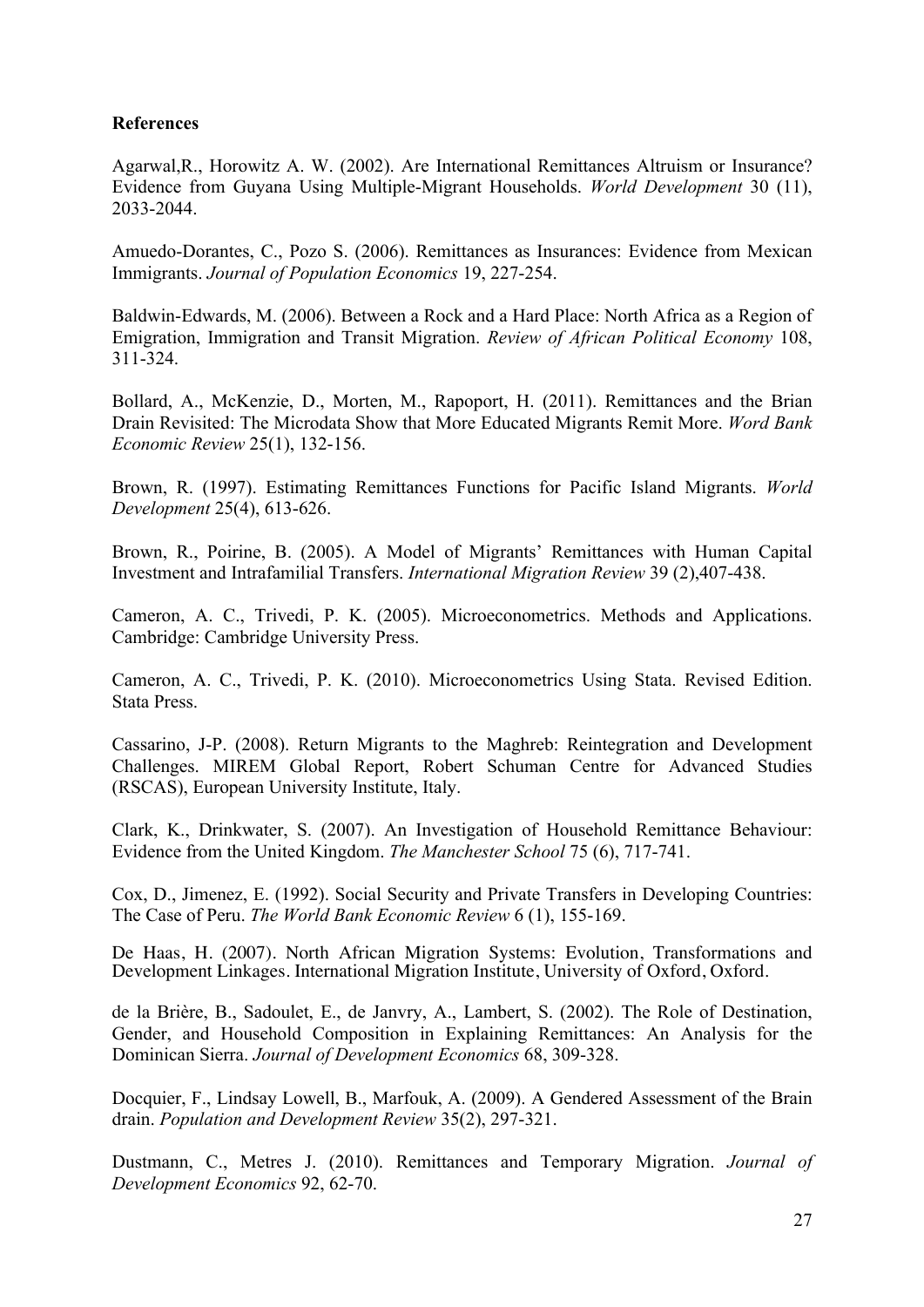Faini, R. (2007). Remittances and the Brain Drain: Do More skilled Migrants Remit More? *The World Bank Economic Review* 21 (2), 177-191.

Funkhouser,E. (1995). Remittances from International Migration: A Comparison of El Salvador and Nicaragua. *The Review of Economics and Statistics* 77 (1), 137-146.

Glytsos, N. (1988). Remittances in Temporary Migration: A theoretical model and Its Testing with the Greek-German Experience. *Weltwirtschaftliches Archiv* 124 (3), 524-549.

Glytsos, N. (1997). Remitting Behaviour of Temporary and Permanent Migrants: The case of Greeks in Germany and Australia. *Labour* 11 (3) 409-435.

Gubert, F., Nordman C. (2008). Return Migration and Small Enterprise Development in the Maghreb. Background Paper, The World Bank, February.

Gubert, F., Nordman C. (2008). Who Benefits More from Migration? An Empirical Analysis Using Data on return Migrants in the Maghreb. Background Paper, The World Bank, March.

Hoddinott, J. (1994). A Model of Migration and Remittances Applied to Western Kenya. *Oxford Economic Papers* 46 (3), 459-476.

Lu, M. (1999). Do People Move When They Say They Will? Inconsistencies in Individual Migration Behaviour. *Population and Environment* 20 (5), 467-488.

Lucas, R., Stark O. (1985). Motivation to Remit: Evidence from Botswana. *The Journal of political Economy* 93 (5), 901-918.

Mahuteau S., Piracha M., Tani, M. (2010). Selection Policy and Immigrants' Remittance Behaviour. IZA *Discussion paper* No. 4874, Bonn: Institute for Study of Labour

Markova E., Reilly B. (2007). Bulgarian Migrant Remittances and Legal status: Some Micro-Level Evidence from Madrid. *South-Eastern Europe Journal of Economics* 1, 55-69.

Mesnard, A. (2004). Temporary migration and capital market imperfection. *Oxford Economic Papers* 56, 242-262.

Miotti, L., Mouhoud El M., Oudinet, J. (2010). Migrations and Determinants of Remittances to Southern Mediterranean Countries: When History Matters! *Second International Conference on Migration and Development*, World Bank, Washington DC.

Niimi, Y., Ozden, C., Schiff, M. (2008). Remittances and the Brain Drain: Skilled Migrants Do Remit Less. IZA *Discussion paper* No. 3393, Bonn: Institute for Study of Labour.

Piracha, M., Zhu,Y. (2012). Precautionary Savings by Natives and Immigrants in Germany. *Applied Economics* 44(21), 2767-2776.

Poirine, B. (1997). A Theory of Remittances as an Implicit Family Loan Arrangement. *World Development* 25 (4), 589-611.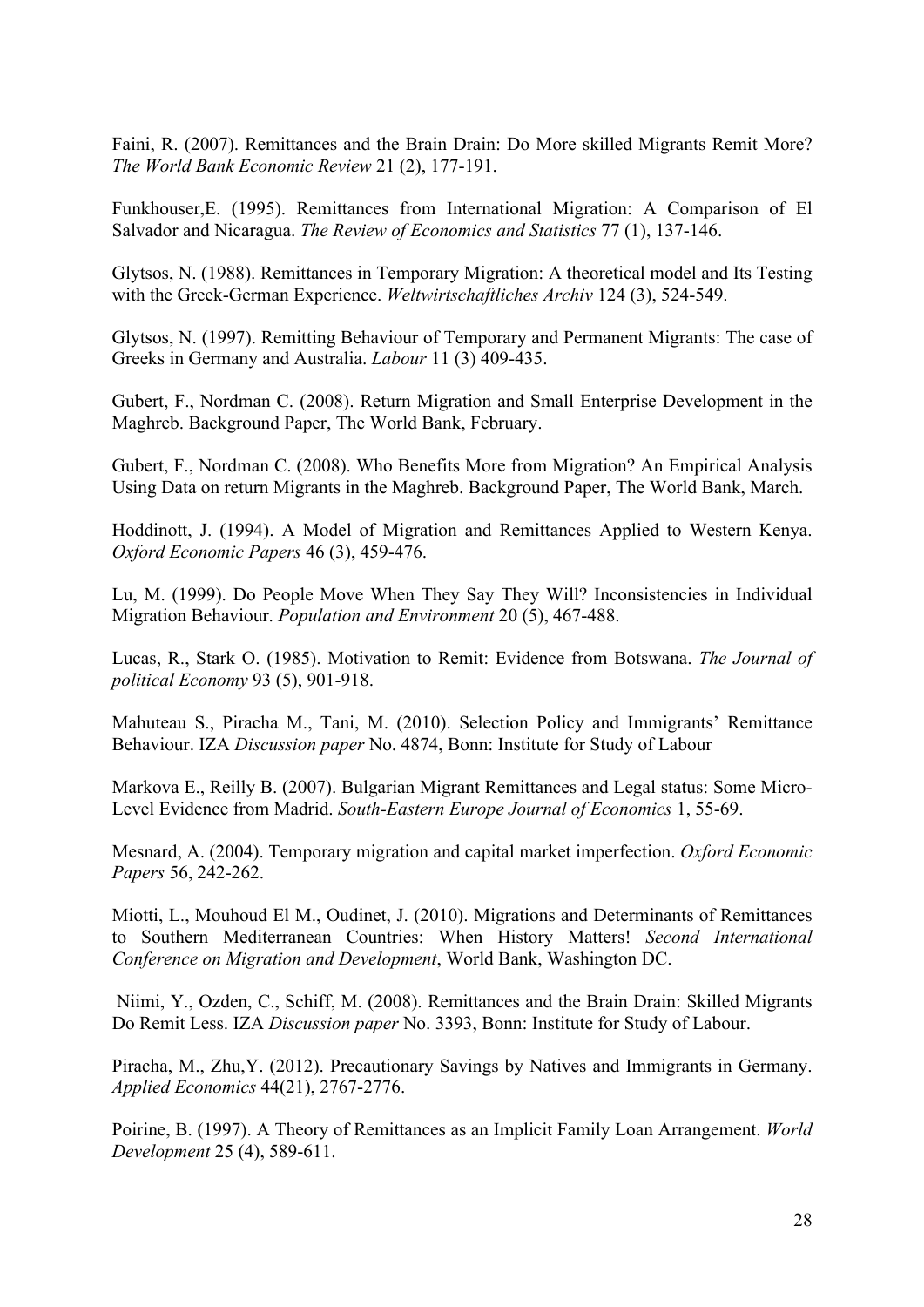Rapoport, H., Docquier, F. (2006). The Economics of Migrants' Remittances. In: Kolm, S.- C., Mercier Ythier, J. (Eds.), *Handbook of the Economics of Giving, Altruism and Reciprocity, North Holland*, 1135-1198 (Ch. 17)

Rodriguez, E. (1996). International Migrants' Remittances in the Philippines. *Canadian Journal of Economics* 29 (2), S427-432.

Stewart, M. (1983). On Least Squares Estimation when the Dependent Variable is Grouped. *Review of Economics Studies* L, 737-753.

The World Bank (2005). Global Economic Prospects 2006: Economic Implications of Remittances and Migration. Washington, D.C.: International Bank for Reconstruction and Development/ The World Bank.

The World Bank (2010). Labour Migration from North Africa. Development Impact, Challenges and Policy Options. Volume 1: Main Report, Washington, D.C.: International Bank for Reconstruction and Development/ The World Bank.

Van Dalen, H. P., Groeneworld, G., Fokkema, T. (2005). Remittances and their Effect on Emigration Intentions in Egypt, Morocco and Turkey. *Popular Studies* 59 (3), 375-392.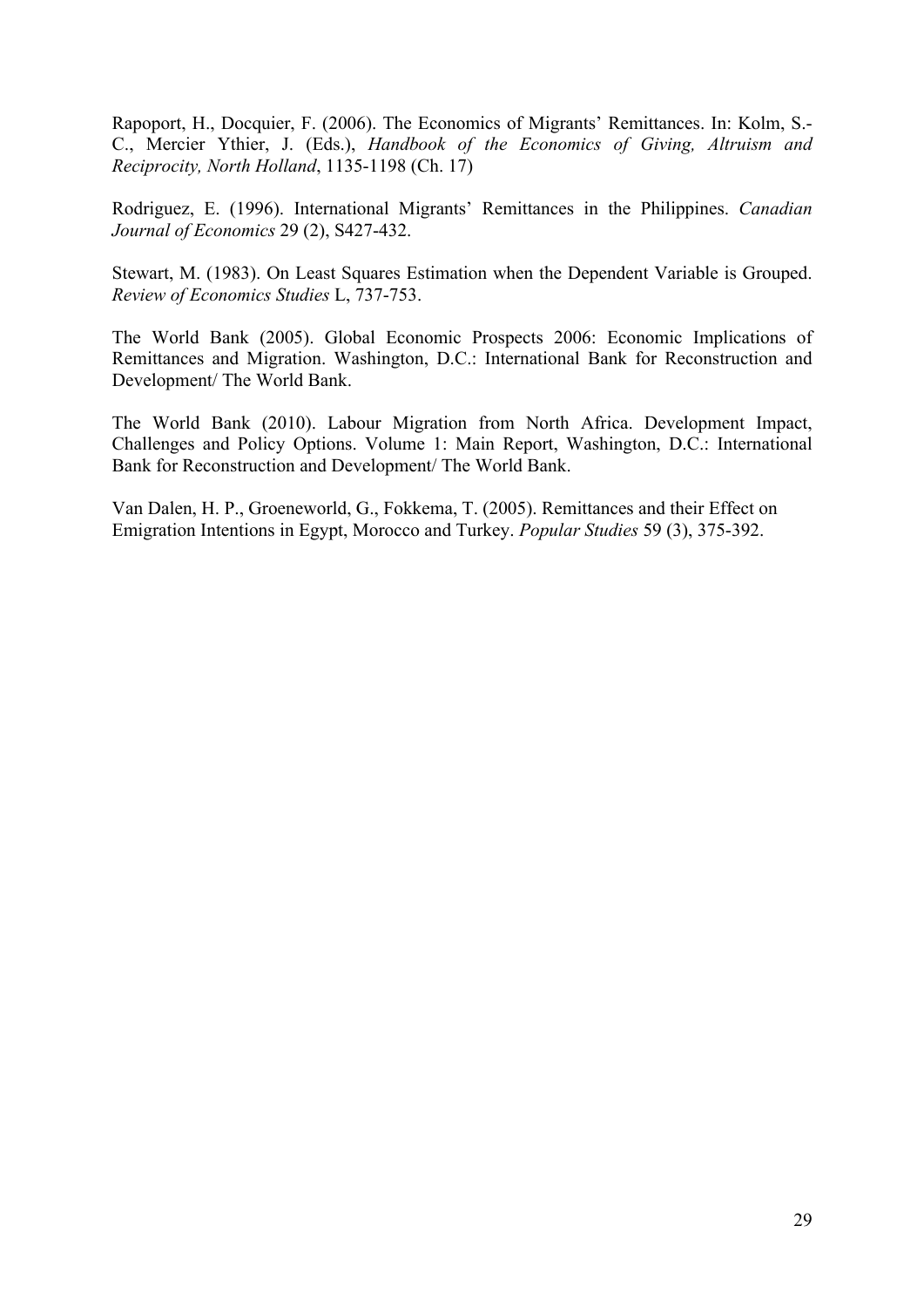

*Figure 1 – Period abroad by origin country and last level of education*



*Figure 2 – Composition of the labour force status*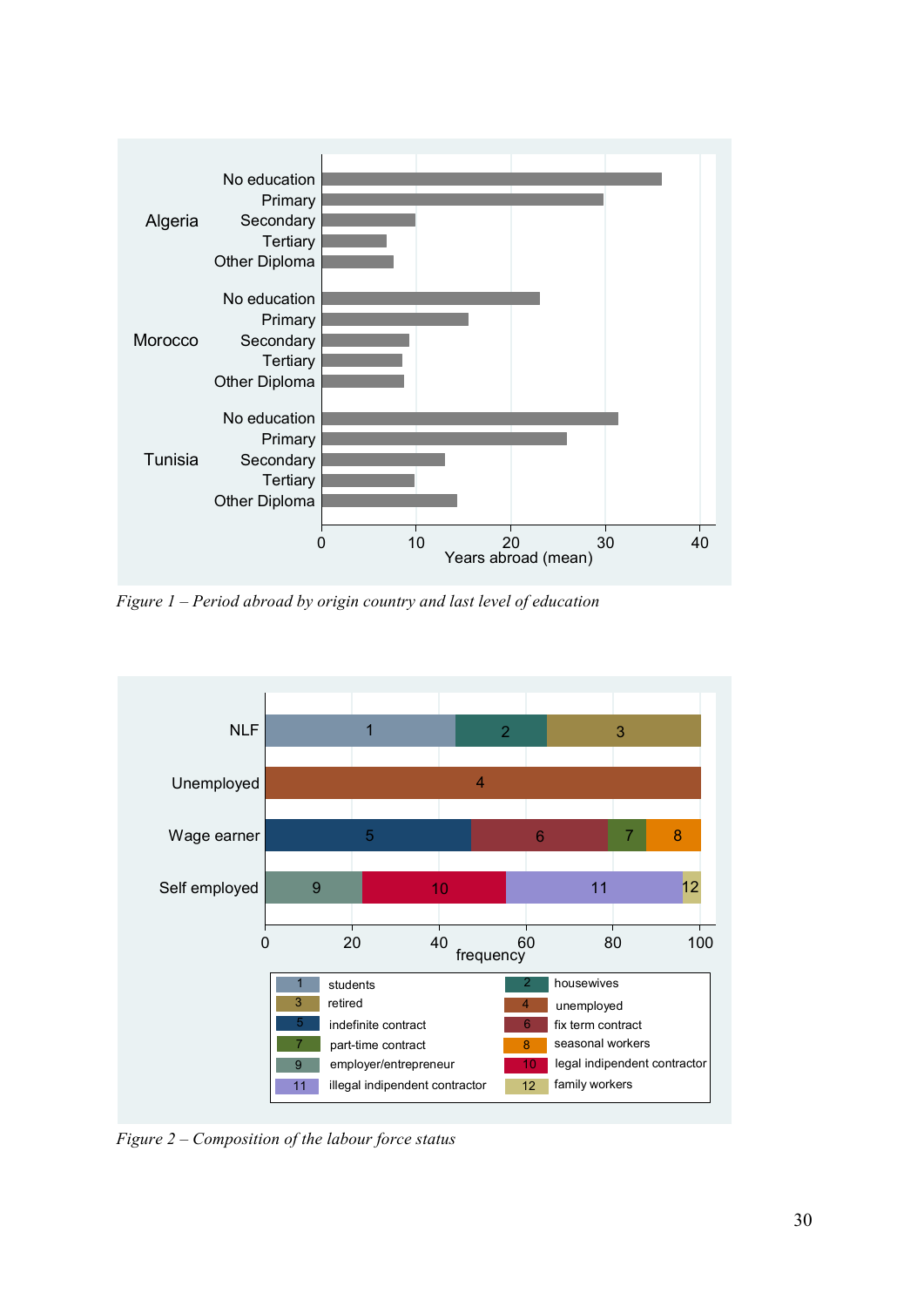

*Figure 3 – Last activity in the host country by origin country*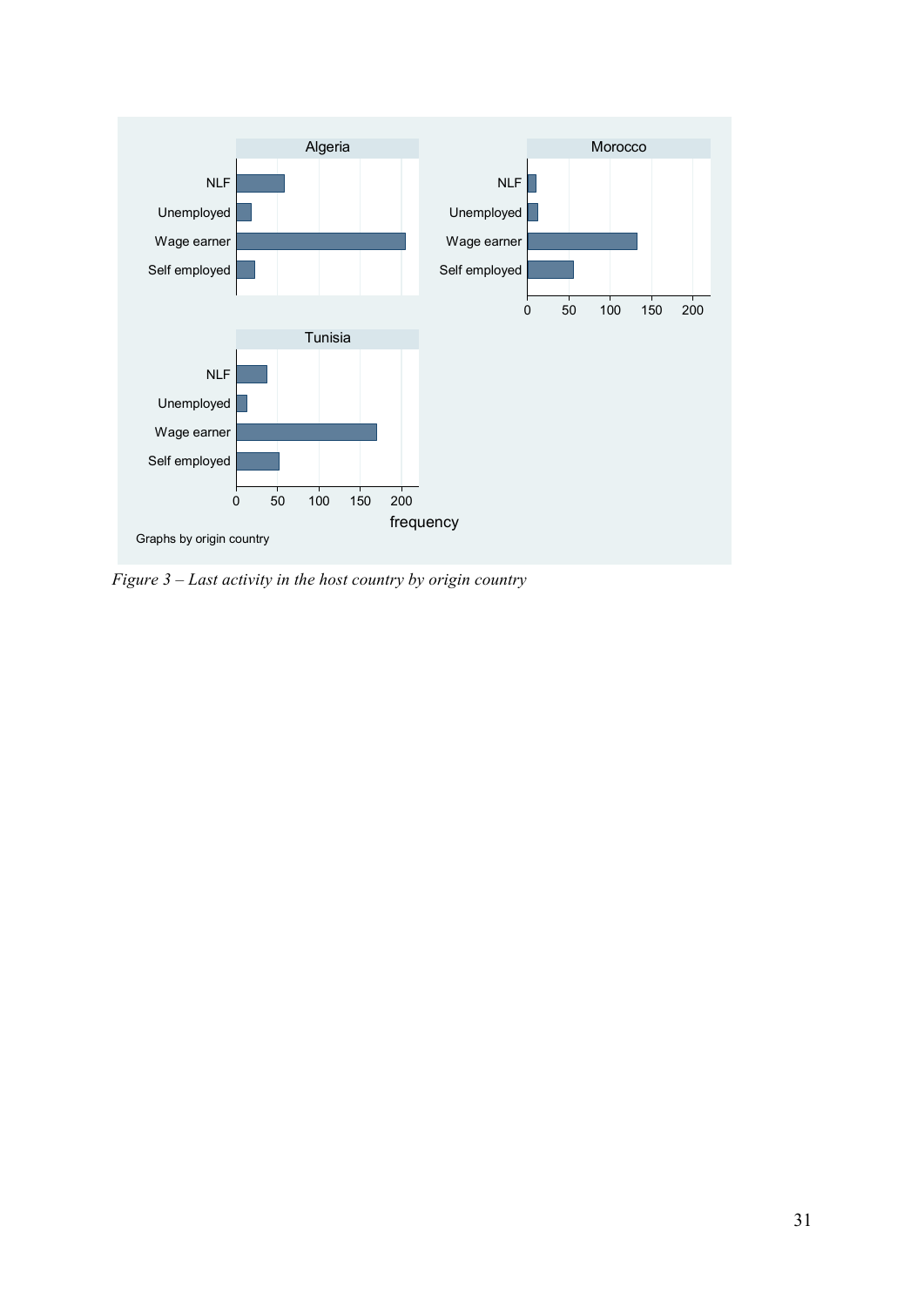| Algeria      |     |               | <b>Morocco</b>   |     |      | Tunisia      |     |               |
|--------------|-----|---------------|------------------|-----|------|--------------|-----|---------------|
| Wilayas      | n   | $\frac{0}{0}$ | Regions          | n   | $\%$ | Governorates | n   | $\frac{0}{0}$ |
| Algiers      | 104 | 31,3          | Tadla-Azilal     | 111 | 33,6 | Tunis        | 122 | 37            |
| Setif        | 82  | 24,7          | Casablanca       | 99  | 30   | Ariana       | 40  | 12,1          |
| Bejaia       | 75  | 22,6          | Chaouia-Ourdigha | 57  | 17,3 | <b>Sfax</b>  | 40  | 12,1          |
| Tlemcen      | 71  | 21,4          | Rabat-Salè-      | 50  | 15,2 | Sousse       | 40  | 12,1          |
|              |     |               | Zemmour-Zaër     |     |      | Nabeul       | 28  | 8,5           |
|              |     |               | Other regions    | 13  | 3,9  | Medenine     | 25  | 7,6           |
|              |     |               |                  |     |      | Mahdia       | 20  | 6,1           |
|              |     |               |                  |     |      | La Manouba   | 15  | 4,5           |
| <b>Total</b> | 332 | 100           | <b>Total</b>     | 330 | 100  | <b>Total</b> | 330 | 100           |

Table 1 - Geographical stratification

*Source:* MIREM

Table 2 - Remittance frequency

| <b>Frequency</b>   | Algeria |       | Morocco |       | Tunisia |       | All |       |
|--------------------|---------|-------|---------|-------|---------|-------|-----|-------|
|                    | n       | %     | n       | ℅     | n       | %     | n   | %     |
| Every month        | 13      | 4,29  | 55      | 26,07 | 85      | 31,37 | 153 | 19,49 |
| Every three months | 34      | 11,22 | 37      | 17,54 | 56      | 20,66 | 127 | 16,18 |
| Every six months   | 37      | 12,21 | 13      | 6,16  | 6       | 2,21  | 56  | 7,13  |
| Every year         | 49      | 16,17 | 23      | 11    | 5       | 1,85  | 77  | 9,81  |
| Occasionally       | 38      | 10,56 | 37      | 17,54 | 59      | 21,77 | 128 | 16,31 |
| Never              | 138     | 45,54 | 46      | 21,8  | 60      | 22,14 | 244 | 31,08 |
| <b>Total</b>       | 303     | 38,6  | 211     | 26,88 | 271     | 34,52 | 785 | 100   |

Table 3 – Remittance amount per year

| Country | sending<br>nothing |       |    | Less than<br>€200 | €200 - €500 |       | €501-€1000 |       | More than<br>€1000 |       |
|---------|--------------------|-------|----|-------------------|-------------|-------|------------|-------|--------------------|-------|
|         | n                  | %     | n  | %                 | n           | %     | n          | %     | n                  | %     |
| Algeria | 138                | 45,54 | 23 | 7,59              | 43          | 14,19 | 35         | 11,55 | 64                 | 21,12 |
| Morocco | 46                 | 21,8  | 28 | 13,27             | 46          | 21,8  | 38         | 18,01 | 53                 | 25,12 |
| Tunisia | 60                 | 22,14 | 33 | 12,18             | 73          | 26,94 | 35         | 12,92 | 70                 | 25,83 |
| All     | 244                | 31,08 | 84 | 10,71             | 162         | 20,64 | 108        | 13,76 | 187                | 23,82 |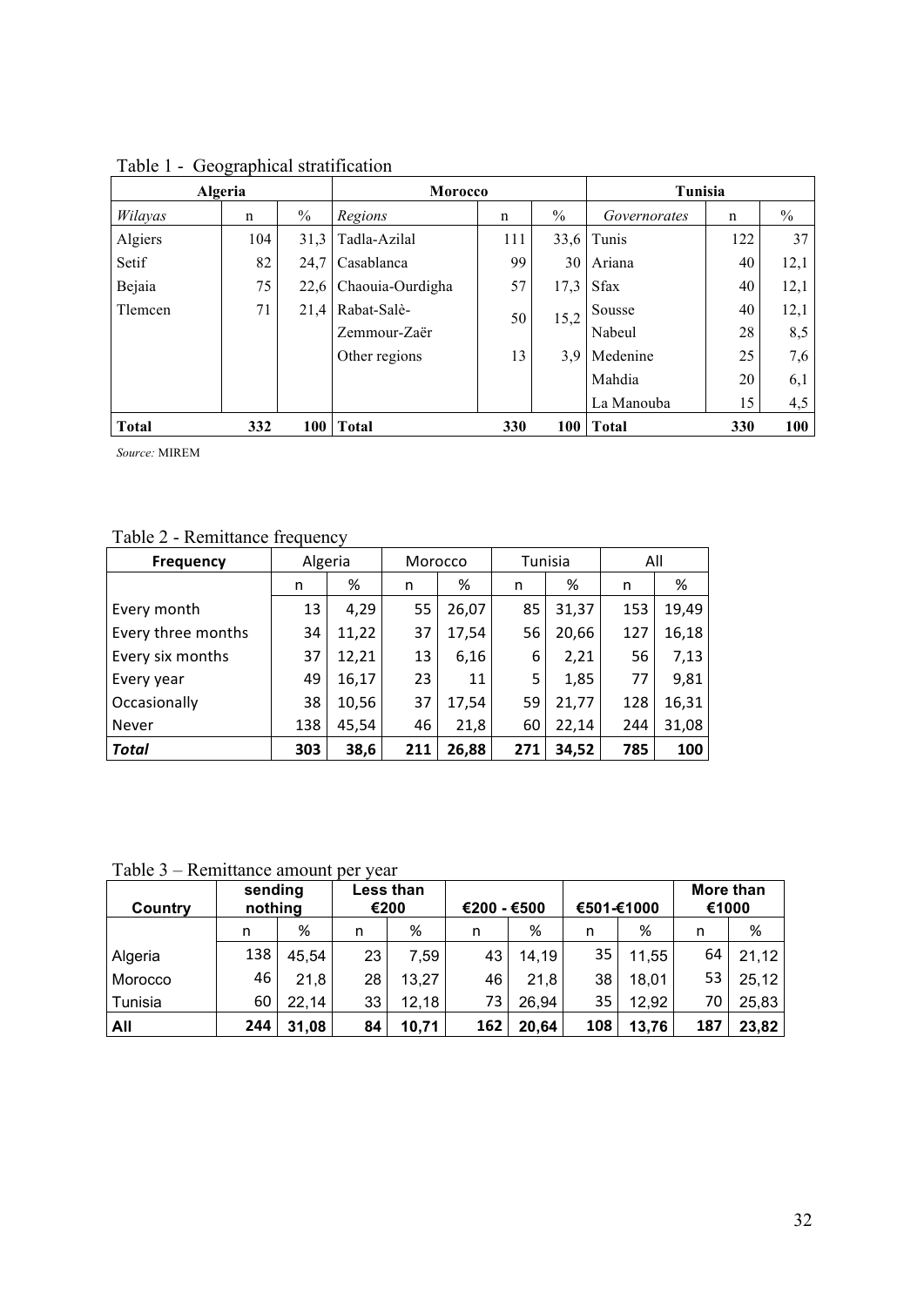|                                             | <b>Algeria</b> | <b>Morocco</b> | <b>Tunisia</b> | All   |
|---------------------------------------------|----------------|----------------|----------------|-------|
| Female                                      | 13.2           | 8.06           | 11.44          | 11.25 |
| <b>Marital status</b>                       |                |                |                |       |
| Any other status                            | 37.95          | 47.87          | 30.63          | 38.09 |
| Married before migration*                   | 34.32          | 21.33          | 31.37          | 29.81 |
| Married abroad                              | 27.72          | 30.81          | 38.01          | 32.1  |
| Children before Migration                   | 28.05          | 18.48          | 23.62          | 23.95 |
| <b>Financial situation before migration</b> |                |                |                |       |
| Very Good/Good                              | 18.81          | 19.43          | 15.86          | 17.96 |
| Satisfactory                                | 34.98          | 53.55          | 44.28          | 43.18 |
| Bad/Very Bad                                | 46.2           | 27.01          | 39.85          | 38.85 |
| Enter irregularly the host country          | 3.96           | 29.38          | 9.96           | 12.87 |
| Household size abroad                       | 2.98           | 3.74           | 3.47           | 3.35  |
| <b>Contact with HH members at home</b>      |                |                |                |       |
| occasionally/never                          | 17.82          | 7.11           | 10.7           | 12.48 |
| at least once a year                        | 10.56          | 3.79           | 4.8            | 6.75  |
| at least once a month                       | 37.95          | 36.97          | 31.37          | 35.41 |
| every week                                  | 33.66          | 52.13          | 53.14          | 45.35 |
| <b>Last LF status overseas</b>              |                |                |                |       |
| Inactive                                    | 19.14          | 4.74           | 13.63          | 13.38 |
| Unemployed                                  | 5.94           | 5.69           | 4.43           | 5.35  |
| Wage earner                                 | 67.66          | 63.03          | 62.73          | 64.71 |
| Self employed                               | 7.26           | 26.54          | 19.19          | 16.56 |
| <b>Final Education before return</b>        |                |                |                |       |
| None                                        | 22.44          | 9.48           | 9.59           | 14.52 |
| Primary school                              | 16.5           | 18.96          | 23.25          | 19.49 |
| Secondary                                   | 23.43          | 32.23          | 37.64          | 30.7  |
| Tertiary                                    | 31.68          | 25.12          | 24.72          | 27.52 |
| Other types of Diploma                      | 5.94           | 14.22          | 4.8            | 7.77  |
| Number of years abroad                      | 17.9           | 11.43          | 17.03          | 15.86 |
| Circular/Repeat Migrants                    | 14.85          | 18.01          | 22.88          | 18.47 |
| Investment upon return                      | 17.82          | 40.28          | 40.59          | 31.72 |
| Number of observations                      | 303            | 211            | 271            | 785   |

| Table 4 - Summary Statistics (selected sample) |  |  |  |  |
|------------------------------------------------|--|--|--|--|
|------------------------------------------------|--|--|--|--|

\*This category includes those who were married and did not change their status while abroad.

| <b>Destination Country</b> | <b>Algeria</b> |       |                | <b>Morocco</b> |     | <b>Tunisia</b> | All |       |
|----------------------------|----------------|-------|----------------|----------------|-----|----------------|-----|-------|
|                            | n              | $\%$  | n              | $\%$           | n   | $\frac{0}{0}$  | n   | $\%$  |
| France                     | 228            | 75,25 | 60             | 28,44          | 134 | 49,45          | 422 | 53,76 |
| Italy                      | 10             | 3,3   | 102            | 48,34          | 36  | 13,28          | 148 | 18,85 |
| Other EU                   | 36             | 11,88 | 43             | 20,38          | 36  | 13,28          | 115 | 14,65 |
| MENA region                | 16             | 5,28  |                | 0,95           | 57  | 21,03          | 75  | 9,55  |
| Rest of the world          | 13             | 4,29  | $\overline{2}$ | 0,95           |     | 2,58           | 22  | 2,8   |
| No reply                   | 0              |       |                | 0,95           |     | 0,37           | 3   | 0,38  |

Table 5 - Main destination country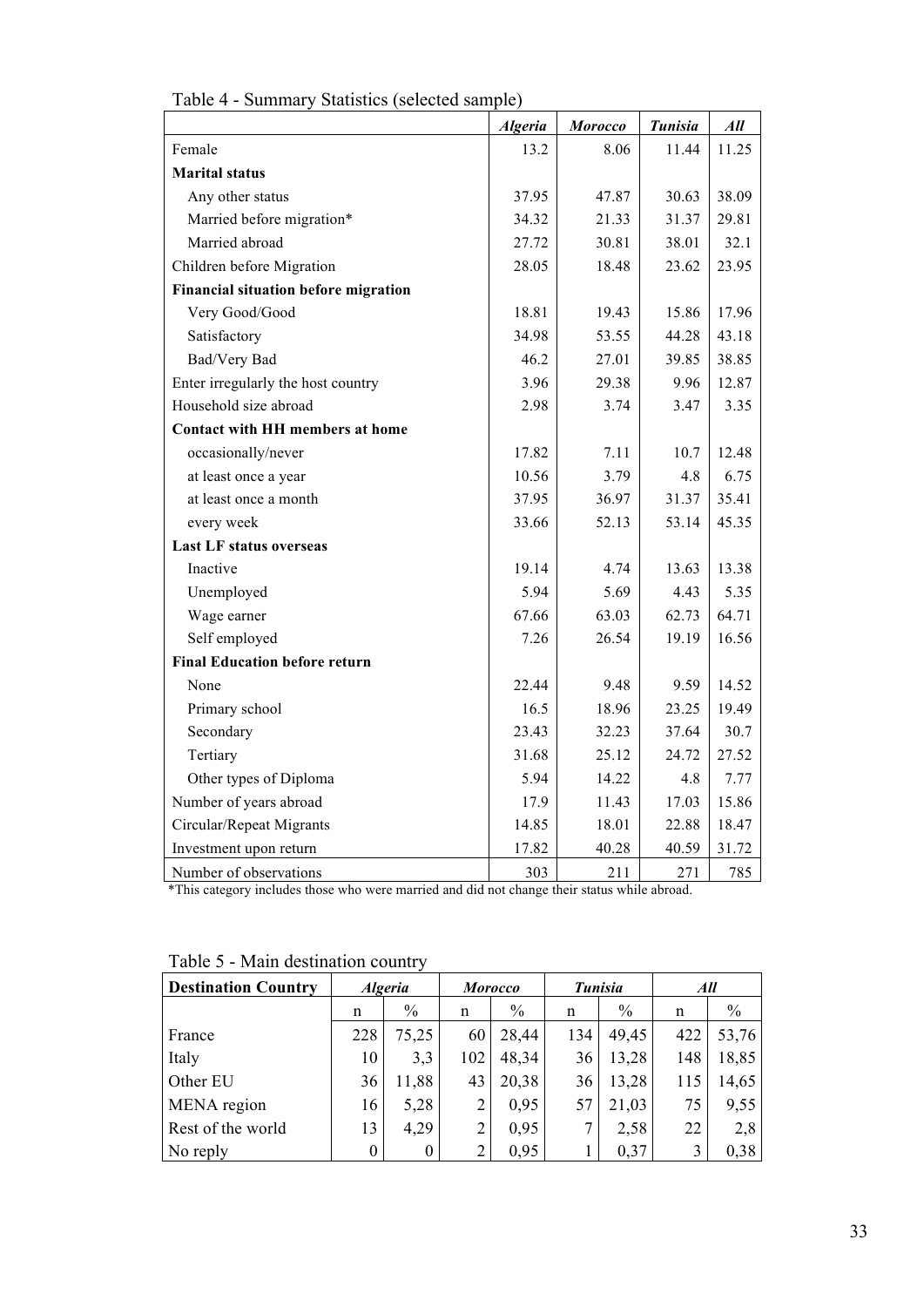## Table 6: Two-Part Model

|                                                       | Participation            | Level                        |                          |
|-------------------------------------------------------|--------------------------|------------------------------|--------------------------|
| <b>VARIABLES</b>                                      | (1)                      | (2)                          | (3)                      |
| Origin Country (Ref: Algeria)                         |                          |                              |                          |
| Morocco                                               | $0.174***$               | $-0.154$                     | $-0.149$                 |
|                                                       | (4.510)                  | $(-1.033)$                   | $(-1.053)$               |
| Tunisia                                               | $0.181***$               | $-0.138$                     | $-0.132$                 |
|                                                       | (4.932)                  | $(-1.052)$                   | $(-1.065)$               |
| Gender (female=1)                                     | $-0.0117$                | $-0.514**$                   | $-0.496**$               |
|                                                       | $(-0.204)$               | $(-2.523)$                   | $(-2.575)$               |
| Marital Status (Ref: any other status)                |                          |                              |                          |
| Married bef. migration                                | $-0.0588$                | $0.461**$                    | $0.438**$                |
|                                                       | $(-0.899)$               | (2.327)                      | (2.337)                  |
| Married abroad                                        | $-0.00946$               | $0.228*$                     | $0.217*$                 |
|                                                       | $(-0.205)$               | (1.650)                      | (1.658)                  |
| Children bef. migration                               | $0.158***$               | $-0.328*$                    | $-0.313*$                |
|                                                       | (3.065)                  | $(-1.725)$                   | $(-1.747)$               |
| Financial situation bef.migrat. (Ref: good/very good) |                          |                              |                          |
| Satisfactory                                          | $0.119***$               | 0.127                        | 0.121                    |
|                                                       | (2.649)                  | (0.803)                      | (0.808)                  |
| Bad/very bad                                          | 0.0848                   | $-0.123$                     | $-0.115$                 |
|                                                       | (1.644)                  | $(-0.715)$                   | $(-0.709)$               |
| Enter irregularly                                     | $0.116**$                | $0.728***$                   | $0.687***$               |
|                                                       | (2.329)                  | (4.465)                      | (4.456)                  |
| HH abroad                                             | 0.000223                 | $-0.0810***$                 | $-0.0765***$             |
|                                                       | (0.0272)                 | $(-3.363)$                   | $(-3.362)$               |
| Contact with the HH at home (Ref: Never/occasionally) |                          |                              |                          |
| At least once a year                                  | $0.205***$               | $\overline{\phantom{a}}$     | $\overline{\phantom{a}}$ |
|                                                       | (5.512)                  |                              |                          |
| At least once month                                   | $0.286***$               | $\overline{a}$               | $\overline{\phantom{a}}$ |
|                                                       | (6.619)                  |                              |                          |
| At least once a week                                  | $0.276***$               | $\overline{\phantom{a}}$     | $\overline{\phantom{a}}$ |
|                                                       | (5.379)                  |                              |                          |
| Last LF status overseas (Ref: Inactive)               |                          |                              |                          |
| Unemployed                                            | 0.0872                   | $-0.531$                     | $-0.518$                 |
|                                                       | (1.234)                  | $(-1.579)$                   | $(-1.628)$               |
| Wage earner                                           | $0.343***$               | $-0.0585$                    | $-0.0594$                |
|                                                       | (5.686)                  | $(-0.289)$                   | $(-0.310)$               |
| Self-employed                                         | $0.217***$               | $-0.174$                     | $-0.162$                 |
|                                                       | (5.183)                  | $(-0.739)$                   | $(-0.729)$               |
| Final Education before return (Ref: No education)     |                          |                              |                          |
| Primary                                               | $-0.0281$                | $-0.0473$                    | $-0.0436$                |
|                                                       | $(-0.268)$               | $(-0.193)$                   | $(-0.188)$               |
| Secondary                                             | $-0.317**$               | 0.321                        | 0.309                    |
|                                                       | $(-2.140)$               | (0.966)                      | (0.984)                  |
| Tertiary                                              | $-0.483***$              | 0.403                        | 0.383                    |
| Other diploma                                         | $(-3.095)$<br>$-0.360*$  | (1.048)<br>0.368             | (1.054)<br>0.350         |
|                                                       |                          |                              |                          |
| Number of years abroad                                | $(-1.751)$<br>0.00344    | (0.824)<br>$0.0376***$       | (0.827)<br>$0.0353***$   |
|                                                       | (0.666)                  | (2.696)                      | (2.682)                  |
| N.years *Education                                    | $-0.000580$              | $-0.0111**$                  | $-0.0105**$              |
|                                                       | $(-0.327)$               | $(-2.100)$                   | $(-2.101)$               |
| Circular migrants                                     | $0.102***$               | $\blacksquare$               | $\overline{\phantom{a}}$ |
|                                                       | (2.641)                  |                              |                          |
| Investment upon return                                | $0.123***$               | $0.396***$                   | $0.370***$               |
|                                                       | (3.313)                  | (3.469)                      | (3.422)                  |
| Constant                                              | $\blacksquare$           | $6.628***$                   | $-0.0436$                |
|                                                       |                          | (12.71)                      | $(-0.188)$               |
| $\mu$ 2                                               | $\overline{\phantom{a}}$ | $\overline{\phantom{a}}$     | $-0.337$                 |
|                                                       |                          |                              | $(-0.683)$               |
| $\mu$ 3                                               | $\overline{\phantom{0}}$ | $\qquad \qquad \blacksquare$ | 0.221                    |
|                                                       |                          |                              | (0.447)                  |
| lnsigma                                               |                          | 0.0571                       |                          |
|                                                       |                          | (1.136)                      |                          |
| Observations                                          | 785                      | 541                          | 541                      |

Notes: z-statistics in parentheses. \*\*\* p<0.01, \*\* p<0.05, \* p<0. Participation equation: 1. Hosmer-Lemeshow gof test does not reject the hypothesis of no misspecification  $\chi^2(8)=6.00; 2$ . Goodness-of-fit test based on classification reports that the percentage of the correct specified values is 78.45.